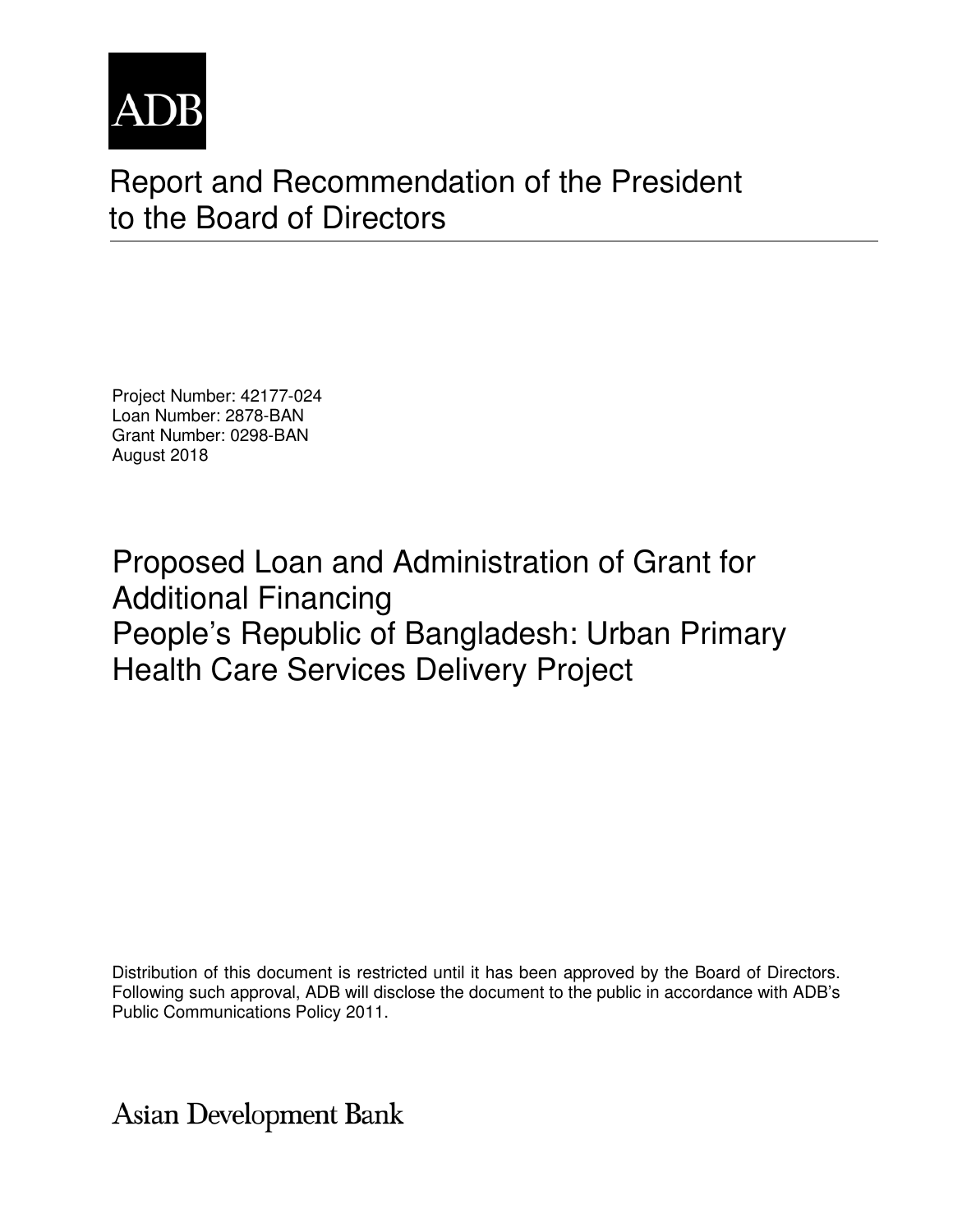# **CURRENCY EQUIVALENTS**

(as of 1 August 2018)

| Currency unit | $\overline{\phantom{0}}$ | taka (Tk)  |
|---------------|--------------------------|------------|
| Tk1.00        | $=$                      | \$0.01183  |
| \$1.00        | $=$                      | Tk84.52470 |

#### **ABBREVIATIONS**

| <b>ADB</b>     | Asian Development Bank                              |
|----------------|-----------------------------------------------------|
| <b>LGD</b>     | <b>Local Government Division</b>                    |
| <b>MOHFW</b>   | Ministry of Health and Family Welfare               |
| <b>MOLGRDC</b> | Ministry of Local Government, Rural Development and |
|                | Cooperatives                                        |
| <b>NGO</b>     | nongovernment organization                          |
| <b>NUHS</b>    | National Urban Health Strategy                      |
| <b>PAM</b>     | project administration manual                       |
| <b>PHC</b>     | primary health care                                 |
| <b>PMU</b>     | project management unit                             |
| <b>PPP</b>     | public-private partnership                          |
| <b>UHCC</b>    | urban health coordination committee                 |
| <b>ULB</b>     | urban local body                                    |

#### **NOTES**

- (i) The fiscal year (FY) of the Government of Bangladesh ends on 30 June. "FY" before a calendar year denotes the year in which the fiscal year ends, e.g., FY2018 ends on 30 June 2018.
- (ii) In this report, "\$" refers to United States dollars.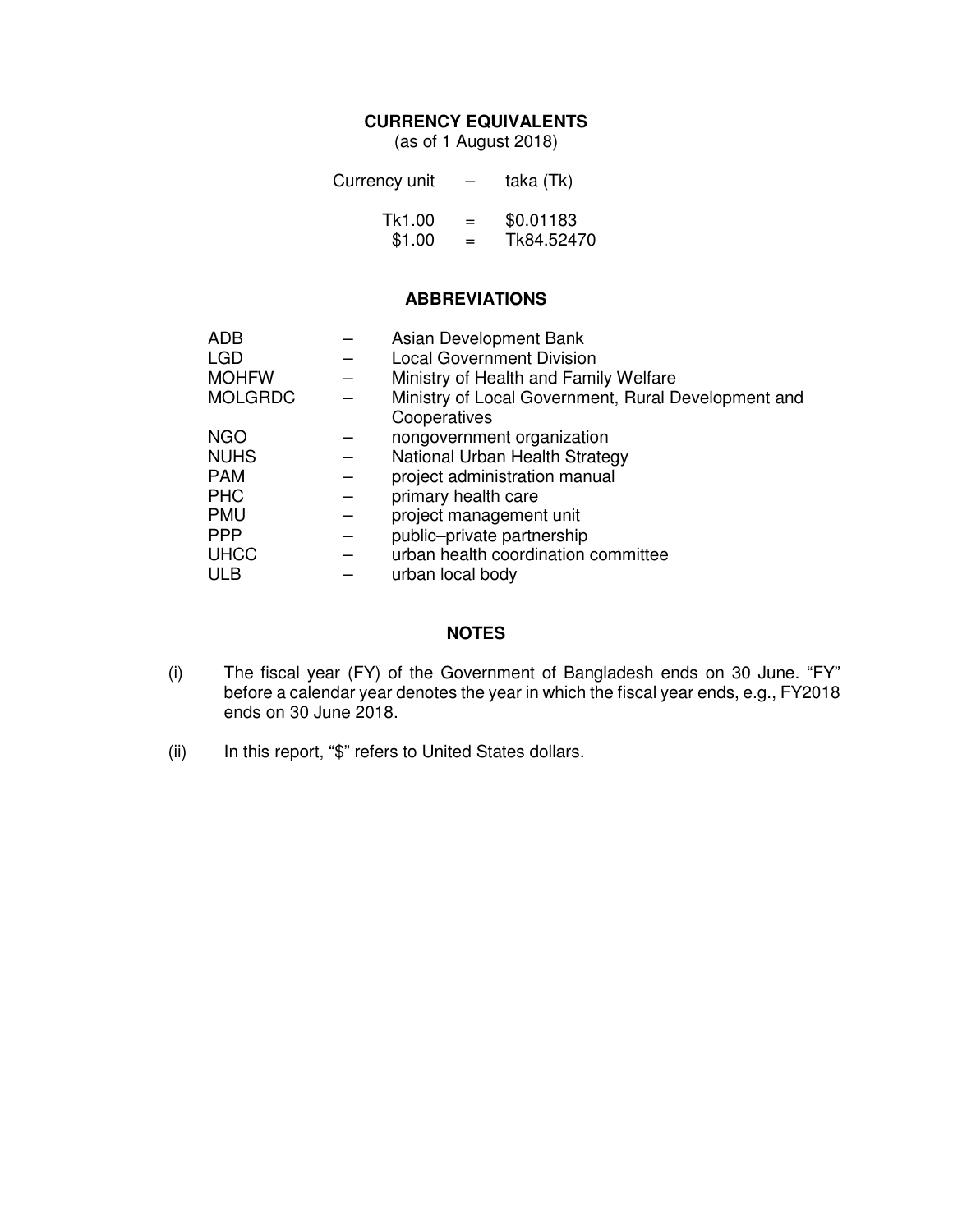| <b>Vice-President</b>   | Wencai Zhang, Operations 1                                                                                  |
|-------------------------|-------------------------------------------------------------------------------------------------------------|
| <b>Director General</b> | Hun Kim, South Asia Department (SARD)                                                                       |
| <b>Director</b>         | Sungsup Ra, Human and Social Development Division, SARD                                                     |
| <b>Team leader</b>      | Brian Chin, Social Sector Specialist, SARD                                                                  |
| <b>Team members</b>     | Md. Nazmul Alam, Associate Project Officer (Financial Sector),<br><b>SARD</b>                               |
|                         | Saugata Dasgupta, Senior Project Officer (Urban Sector), SARD<br>Alfredo Garcia, Operations Assistant, SARD |
|                         | Md. Golam Mortaza, Senior Economics Officer, SARD                                                           |
|                         | Jennifer Ngai, Principal Counsel, Office of the General Counsel                                             |
|                         | Criselda Rufino, Associate Project Analyst, SARD                                                            |
|                         | Erwin Salaveria, Project Analyst, SARD                                                                      |
|                         | Catherine Santiago, Senior Procurement Specialist, Procurement,                                             |
|                         | Portfolio and Financial Management Department (PPFD)                                                        |
|                         | Nasheeba Selim, Social Development Officer (Gender), SARD                                                   |
|                         | Rubina Shaheen, Principal Procurement Specialist, PPFD                                                      |
|                         | Virinder Sharma, Senior Urban Development Specialist,                                                       |
|                         | Sustainable Development and Climate Change Department                                                       |
|                         | (SDCC)                                                                                                      |
|                         | Kristine Tagle, Associate Project Analyst, SARD                                                             |
|                         | Hayman Win, Senior Health Specialist, SARD                                                                  |
| <b>Peer reviewer</b>    | Eduardo Banzon, Principal Health Specialist, SDCC                                                           |

In preparing any country program or strategy, financing any project, or by making any designation of or reference to a particular territory or geographic area in this document, the Asian Development Bank does not intend to make any judgments as to the legal or other status of any territory or area.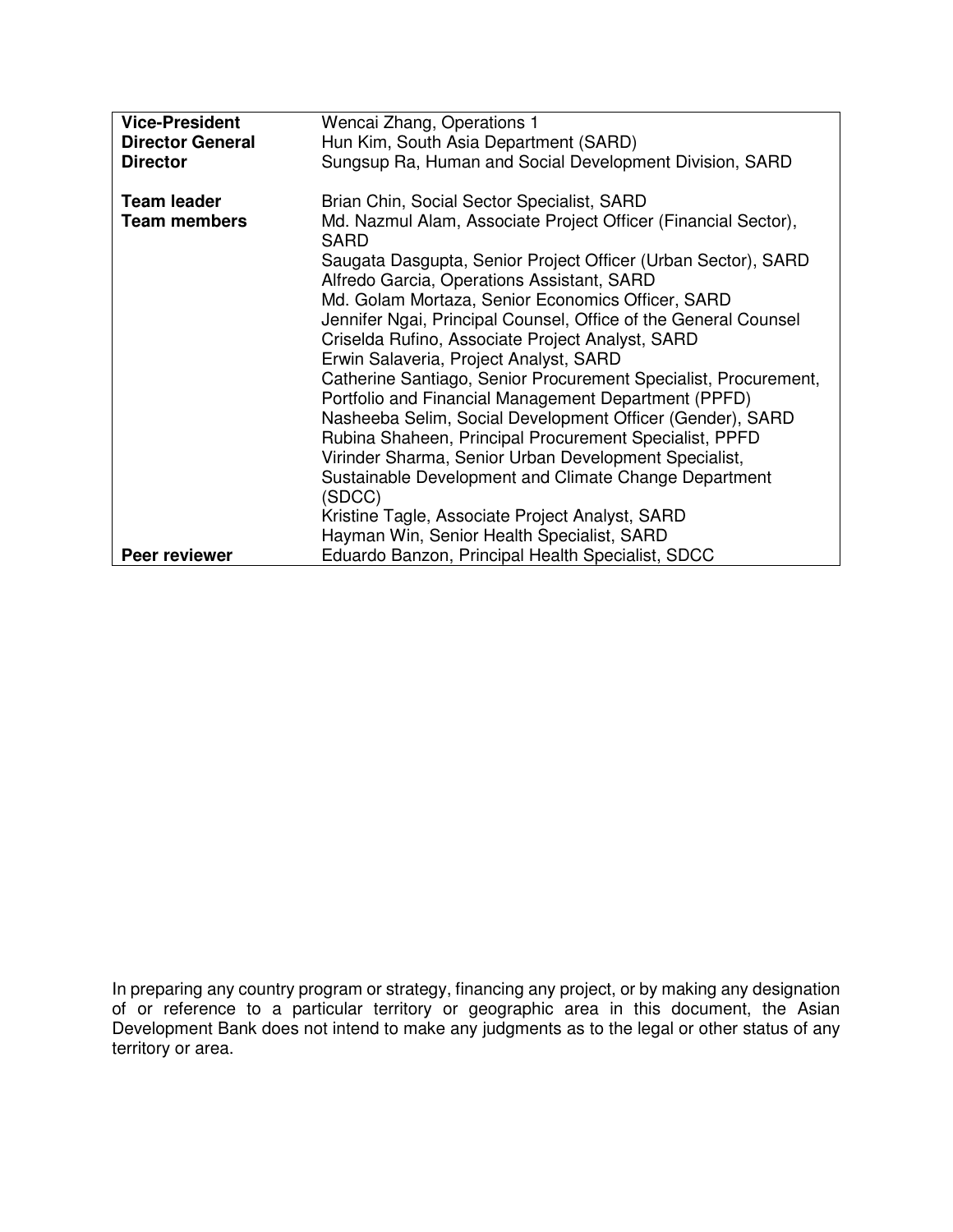# **CONTENTS**

|      | PROJECT AT A GLANCE                                                                                                                                                                  |                               |
|------|--------------------------------------------------------------------------------------------------------------------------------------------------------------------------------------|-------------------------------|
| Ι.   | THE PROPOSAL                                                                                                                                                                         |                               |
| Ш.   | THE PROJECT<br>Rationale<br>А.<br>В.<br>Impact and Outcome<br>С.<br>Outputs<br>D.<br>Investment and Financing Plans<br>Ε.<br><b>Implementation Arrangements</b>                      | 3<br>$\overline{4}$<br>5<br>6 |
| III. | <b>DUE DILIGENCE</b><br><b>Economic and Financial</b><br>А.<br>В.<br>Governance<br>C.<br><b>Poverty and Social</b><br>D.<br>Safeguards<br>Ε.<br><b>Risks and Mitigating Measures</b> | 7<br>7<br>8<br>9<br>9<br>9    |
| IV.  | ASSURANCES AND CONDITIONS                                                                                                                                                            | 10                            |
| V.   | <b>RECOMMENDATION</b>                                                                                                                                                                | 10                            |
|      | <b>APPENDIXES</b>                                                                                                                                                                    |                               |
| 1.   | Revised Design and Monitoring Framework                                                                                                                                              | 11                            |
| 2.   | <b>List of Linked Documents</b>                                                                                                                                                      | 16                            |

# **Page**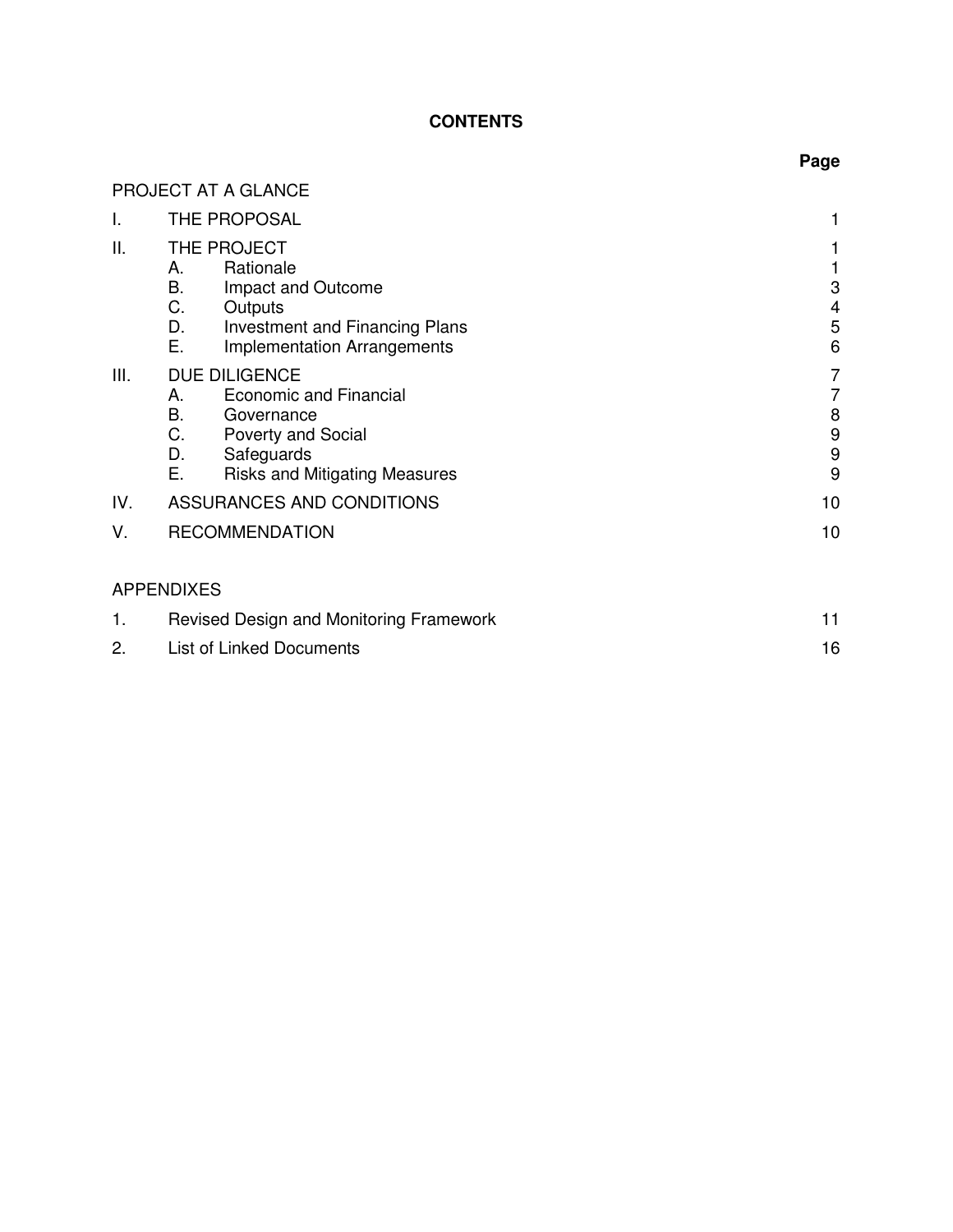# **PROJECT AT A GLANCE**

| 1. Basic Data                                   |                                                                                                                                        |                                         |                                        | Project Number: 42177-024         |
|-------------------------------------------------|----------------------------------------------------------------------------------------------------------------------------------------|-----------------------------------------|----------------------------------------|-----------------------------------|
| <b>Project Name</b>                             | Urban Primary Health Care Services<br>Delivery Project - Additional Financing                                                          | <b>Department</b><br>/Division          | SARD/SAHS                              |                                   |
| <b>Country</b>                                  | Bangladesh                                                                                                                             | <b>Executing Agency</b>                 |                                        | Local Govt Div, Min of Local      |
| <b>Borrower</b>                                 | People's Republic of Bangladesh                                                                                                        |                                         |                                        | Govt Rural Devt & Coop            |
| 2. Sector                                       | Subsector(s)                                                                                                                           |                                         |                                        | <b>ADB Financing (\$ million)</b> |
| √ Health                                        | Health system development                                                                                                              |                                         |                                        | 110.00                            |
|                                                 |                                                                                                                                        |                                         | <b>Total</b>                           | 110.00                            |
| 3. Strategic Agenda                             | <b>Subcomponents</b>                                                                                                                   | <b>Climate Change Information</b>       |                                        |                                   |
| Inclusive economic growth                       | Pillar 2: Access to economic                                                                                                           | $CO2$ reduction (tons per annum)        |                                        | 836                               |
| (IEG)                                           | opportunities, including jobs, made<br>more inclusive                                                                                  | Climate Change impact on the<br>Project |                                        | Medium                            |
| Environmentally sustainable<br>growth (ESG)     | Global and regional transboundary<br>environmental concerns                                                                            | <b>ADB Financing</b>                    |                                        |                                   |
|                                                 |                                                                                                                                        | Adaptation (\$ million)                 |                                        | 5.62                              |
|                                                 |                                                                                                                                        | Mitigation (\$ million)                 |                                        | 1.71                              |
|                                                 |                                                                                                                                        |                                         |                                        |                                   |
|                                                 |                                                                                                                                        | Cofinancing                             |                                        |                                   |
|                                                 |                                                                                                                                        | Adaptation (\$ million)                 |                                        | 0.80                              |
|                                                 |                                                                                                                                        | Mitigation (\$ million)                 |                                        | 0.79                              |
|                                                 |                                                                                                                                        |                                         |                                        |                                   |
| 4. Drivers of Change<br>Governance and capacity | <b>Components</b><br>Civil society participation                                                                                       | Gender equity (GEN)                     | <b>Gender Equity and Mainstreaming</b> | ℐ                                 |
| development (GCD)                               | Institutional development<br>Organizational development                                                                                |                                         |                                        |                                   |
| Knowledge solutions (KNS)                       | Knowledge sharing activities<br>Pilot-testing innovation and learning                                                                  |                                         |                                        |                                   |
| Partnerships (PAR)                              | Civil society organizations<br>Implementation<br>Official cofinancing                                                                  |                                         |                                        |                                   |
|                                                 | United Nations organization                                                                                                            |                                         |                                        |                                   |
| Private sector development<br>(PSD)             | Public sector goods and services<br>essential for private sector development                                                           |                                         |                                        |                                   |
| 5. Poverty and SDG Targeting                    |                                                                                                                                        | <b>Location Impact</b>                  |                                        |                                   |
| Geographic Targeting                            | No                                                                                                                                     | Urban                                   |                                        | High                              |
| <b>Household Targeting</b>                      | <b>No</b>                                                                                                                              |                                         |                                        |                                   |
| <b>SDG Targeting</b>                            | Yes                                                                                                                                    |                                         |                                        |                                   |
| <b>SDG Goals</b>                                | SDG3, SDG11                                                                                                                            |                                         |                                        |                                   |
| 6. Risk Categorization:                         | Low                                                                                                                                    |                                         |                                        |                                   |
| 7. Safeguard Categorization                     | Environment: B Involuntary Resettlement: C Indigenous Peoples: C                                                                       |                                         |                                        |                                   |
| 8. Financing                                    |                                                                                                                                        |                                         |                                        |                                   |
| <b>Modality and Sources</b>                     |                                                                                                                                        |                                         | Amount (\$ million)                    |                                   |
| <b>ADB</b>                                      |                                                                                                                                        |                                         |                                        | 110.00                            |
|                                                 | Sovereign Project (Concessional Loan): Ordinary capital resources                                                                      |                                         |                                        | 110.00                            |
| Cofinancing                                     |                                                                                                                                        |                                         |                                        | 2.00                              |
|                                                 | Urban Climate Change Resilience Trust Fund under the Urban Financing<br>Partnership Facility - Project grant (Full ADB Administration) |                                         |                                        | 2.00                              |
| Counterpart                                     |                                                                                                                                        |                                         |                                        | 30.00                             |
| Government                                      |                                                                                                                                        |                                         |                                        | 30.00                             |
| <b>Total</b>                                    |                                                                                                                                        |                                         |                                        | 142.00                            |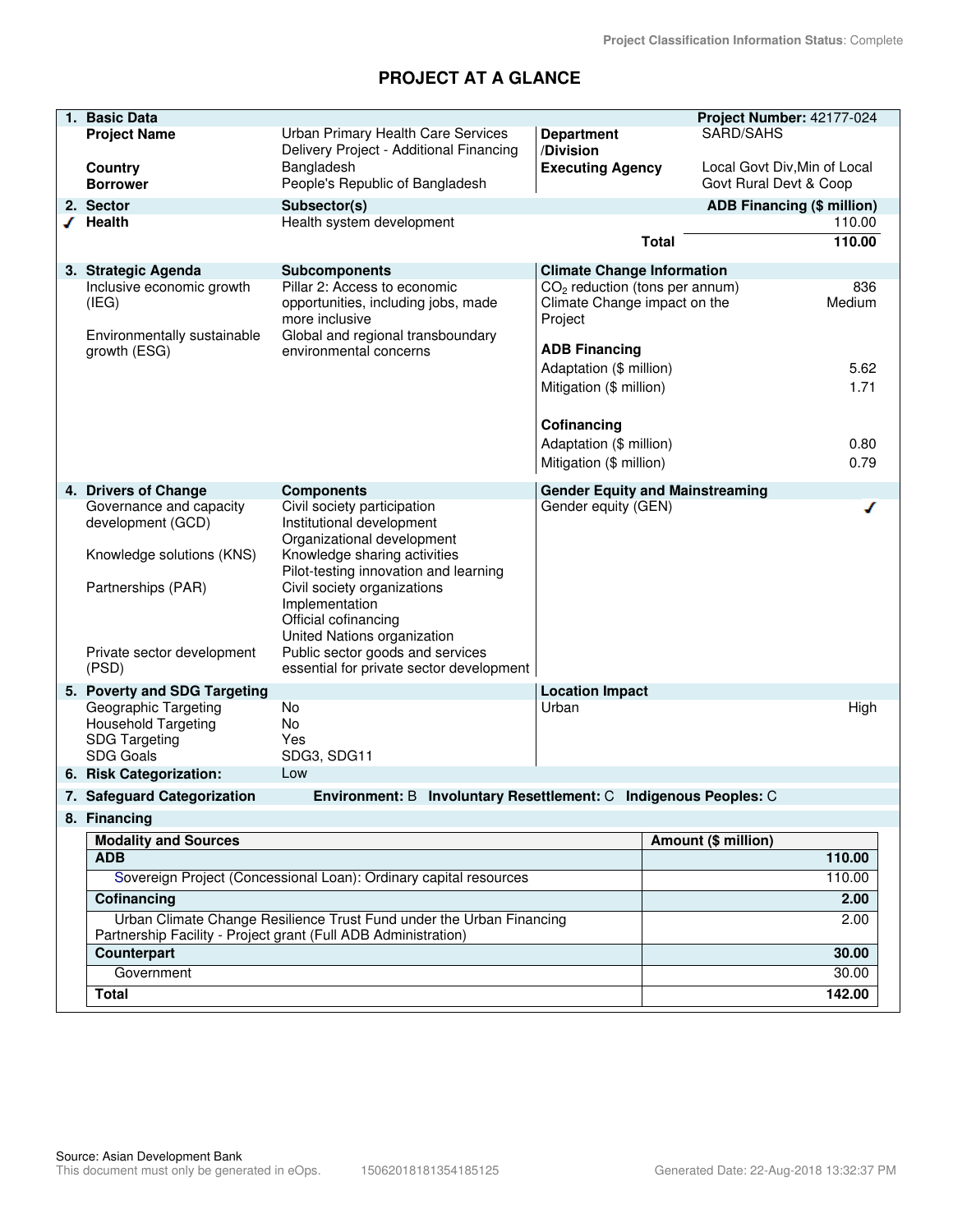# **I. THE PROPOSAL**

1. I submit for your approval the following report and recommendation on a proposed loan to the People's Republic of Bangladesh for the additional financing of the Urban Primary Health Care Services Delivery Project. The report also describes the proposed administration of a grant to be provided by the Urban Climate Change Resilience Trust Fund<sup>[1](#page-5-0)</sup> under the Urban Financing Partnership Facility, for the additional financing of the Urban Primary Health Care Services Delivery Project, and if the Board approves the proposed loan, I, acting under the authority delegated to me by the Board, approve the administration of the grant.

2. The project supports improving the accessibility, quality, and use of urban primary health care (PHC) services through public–private partnership (PPP). [2](#page-5-1) The proposed additional financing will (i) strengthen institutions and capacity for sustainable delivery of urban PHC; (ii) scale up successful provision of PHC services, especially for the poor, vulnerable, women, and children; and (iii) provide effective support to decentralized project management.

# **II. THE PROJECT**

## **A. Rationale**

3. On 18 July 2012, Asian Development Bank (ADB) approved the project in the amount of \$50 million loan and cofinancing of \$20 million equivalent, which covers 10 cities and four municipalities (9.5 million population), representing about 17% of the total 57 million urban population. The project is one of the largest PPP projects in the delivery of PHC in South Asia and is recognized for its longstanding innovative model of partnership between the government contracting out health service delivery and service providers (mainly nongovernment organizations [NGOs]).<sup>[3](#page-5-2)</sup> Although ADB has supported PHC in urban areas through the first and second Urban Primary Health Care Projects, significant investment is still needed to enhance service delivery, reduce health inequalities, and strengthen institutional sustainability.<sup>[4](#page-5-3)</sup>

4. The project has been filling a vacuum created by the lack of urban public primary health infrastructure and limited primary health services by (i) increasing the access of target beneficiaries, especially from poor households, to the essential service package<sup>[5](#page-5-4)</sup> provided by service providers; (ii) providing 25.5 million services to some 23.5 million client contacts, of which 74% were female and 26% male at midterm review in November 2015; (iii) constructing a network of over 180 health facilities and 224 satellite clinics nationwide run by about 3,000 health workers; (iv) building experience in the management and contracting of health service delivery by service

<sup>-</sup><sup>1</sup> Financing partners: The Rockefeller Foundation and the governments of Switzerland and the United Kingdom.

<span id="page-5-1"></span><span id="page-5-0"></span><sup>2</sup> Asian Development Bank (ADB). 2012. *Report and Recommendation of the President to the Board of Directors: Proposed Loan, Technical Assistance Grant, and Administration of Grant to the People's Republic of Bangladesh for the Urban Primary Health Care Services Delivery Project.* Manila.

<span id="page-5-2"></span><sup>&</sup>lt;sup>3</sup> PPP exists where the urban local government enters into a long-term contract with a service provider selected after a competitive bidding process, for providing a specified set of health services in a public health facility and achieving a specified income generation target, in which the service provider bears significant risk and management responsibility.

<span id="page-5-3"></span><sup>4</sup> ADB. 1996. *Report and Recommendation of the President to the Board of Directors: Proposed Loan and Asian Development Fund Grant to the People's Republic of Bangladesh for the Urban Primary Health Care Project*. Manila; and ADB. 2005. *Report and Recommendation of the President to the Board of Directors: Proposed Loan and Asian Development Fund Grant to the People's Republic of Bangladesh for the Second Urban Primary Health Care Project*. Manila.

<span id="page-5-4"></span><sup>5</sup> The health package is described in Annex 10 of the Project Administration Manual (PAM, accessible from the list of linked documents in Appendix 2).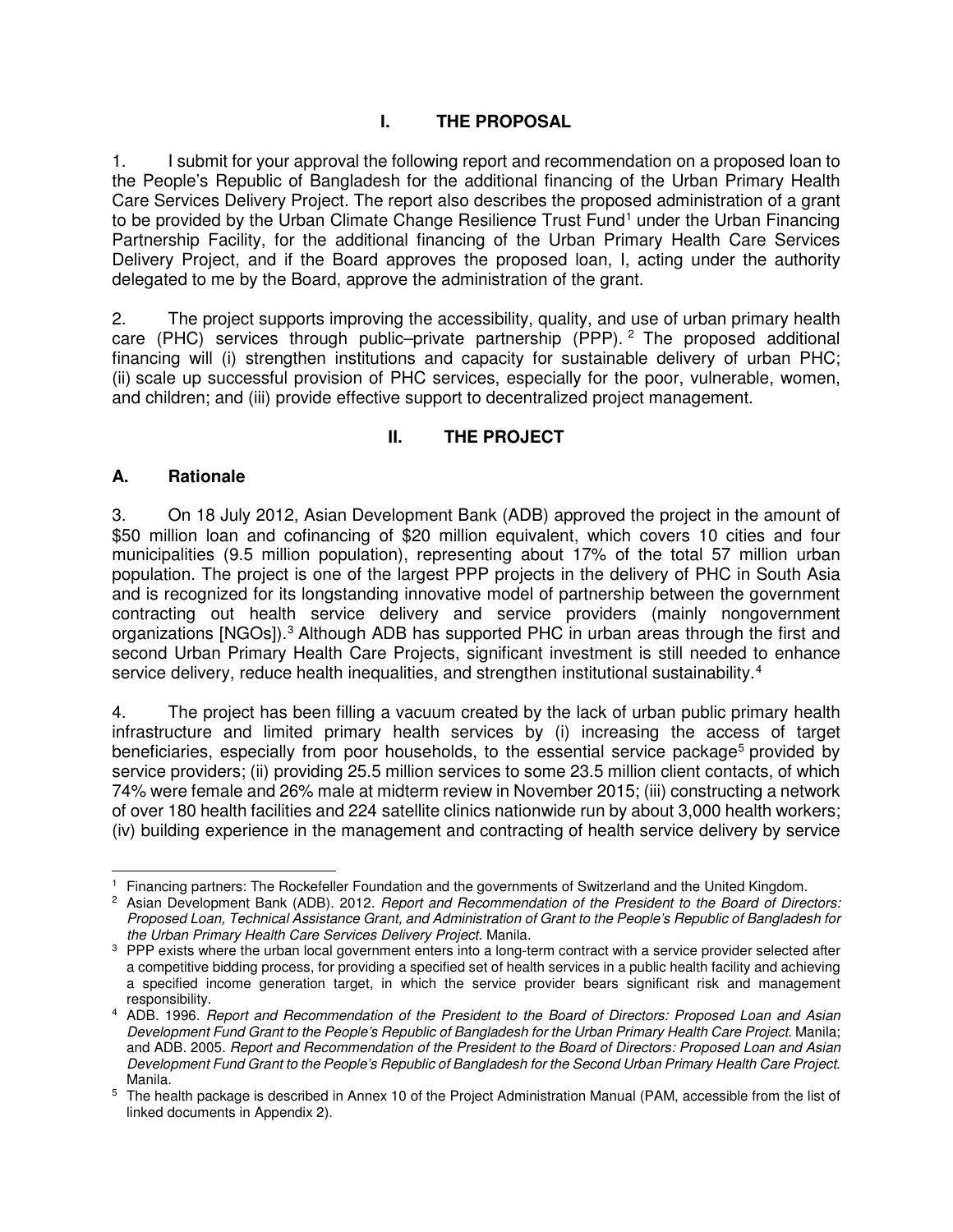providers; and (v) strengthening procurement, financial management, and monitoring and evaluation systems.

5. **Experience and lessons learned from the current project**. The project is demonstrating good results. The independent midterm review in November 2015 observed that through the project, the Local Government Division (LGD), the executing agency, effectively provides leadership to the country's efforts in finding scalable models for urban PHC delivery through urban local bodies (ULBs). The review also stated that the project merits continuation and expansion to (i) meet growing demand for health care in urban areas and (ii) contribute significantly to continue providing leadership to support the country's plans to deliver urban PHC sustainably. A study has shown that the project's modality of contracting service delivery is an effective and efficient means to extend service coverage.<sup>[6](#page-6-0)</sup> An impact evaluation analysis identified positive effects of the second phase project on key health outcomes such as antenatal care, skilled birth attendance, and diarrhea and acute respiratory infection in children. [7](#page-6-1) Apart from the partnership model, the current project has incorporated several innovative features such as (i) pilot testing of green clinics with solar panel renewable energy; (ii) establishing a health and demographic surveillance system to improve health information on the urban poor;<sup>[8](#page-6-2)</sup> (iii) being highly inclusive, where 80% of curative services are for women and girls, and 30% of services are provided free for the poor; and (iv) communities actively leading urban health coordination committees (UHCCs).

6. Despite this progress, further measures are needed to enhance the existing setup by harnessing the project's momentum. The proposed additional financing will cover the cost of the 5-year extension to assist the government to (i) strengthen local health systems and capacities with an integrated and long-term perspective toward a sustainable urban primary health sector, (ii) continue and scale up the PPP modality of contracting service providers, and (iii) provide effective support to decentralized project management. It will also expand on previous efforts in climate change mitigation through solar panels for "green clinics" to include both climate change mitigation and adaptation measures such as (i) conducting climate risk and vulnerability assessments; (ii) adopting climate-resilient infrastructure including solar panels, rain-water harvesting system, and flood protection drain system; (iii) training on medical waste management and disposal; and (iv) building capacity on climate change resilience (water and electricity conservation, disaster and emergency response, disease surveillance, and outbreak response). [9](#page-6-3)

7. **Sustainability**. The sustainability of health services will be ensured by strengthening the LGD's Urban Development Wing into a functional, fully staffed permanent institutional body; and establishing a dedicated revenue budget head for urban primary health under the Ministry of Local Government, Rural Development and Cooperatives (MOLGRDC) from which government budget allocations will supplement city and municipal health financing. The ULBs will also ensure financing, staff, and institutional arrangements to be sustained accordingly. After project completion, health services will mainly continue to be contracted out, and where the capacity exists, selected local governments may deliver services by themselves. Government commitment and prioritization at all levels is required to ensure that adequate financing and institutions will be in place.

<span id="page-6-0"></span><sup>-</sup>6 A. Heard, D.K. Nath, and B. Loevinsohn. 2013. Contracting urban primary health care services in Bangladesh – effect on use, efficiency, equity, and quality of care. *Tropical Medicine and International Health*. 18 (7). pp. 861–70.

<span id="page-6-1"></span><sup>7</sup> M.L. Albis, S.K. Bhadra, and B. Chin. Forthcoming. Impact evaluation of contracting primary health care services in urban Bangladesh.

<span id="page-6-2"></span><sup>&</sup>lt;sup>8</sup> The Health and Demographic Surveillance System covers selected slums of Dhaka (North & South) and Gazipur City Corporations and provides information on the urban poor related to migration, noncommunicable disease, and its risk factors, gender, and health care costs.

<span id="page-6-3"></span><sup>9</sup> Climate risks include flooding, salt water intrusion, rising temperature, and spread of infectious diseases.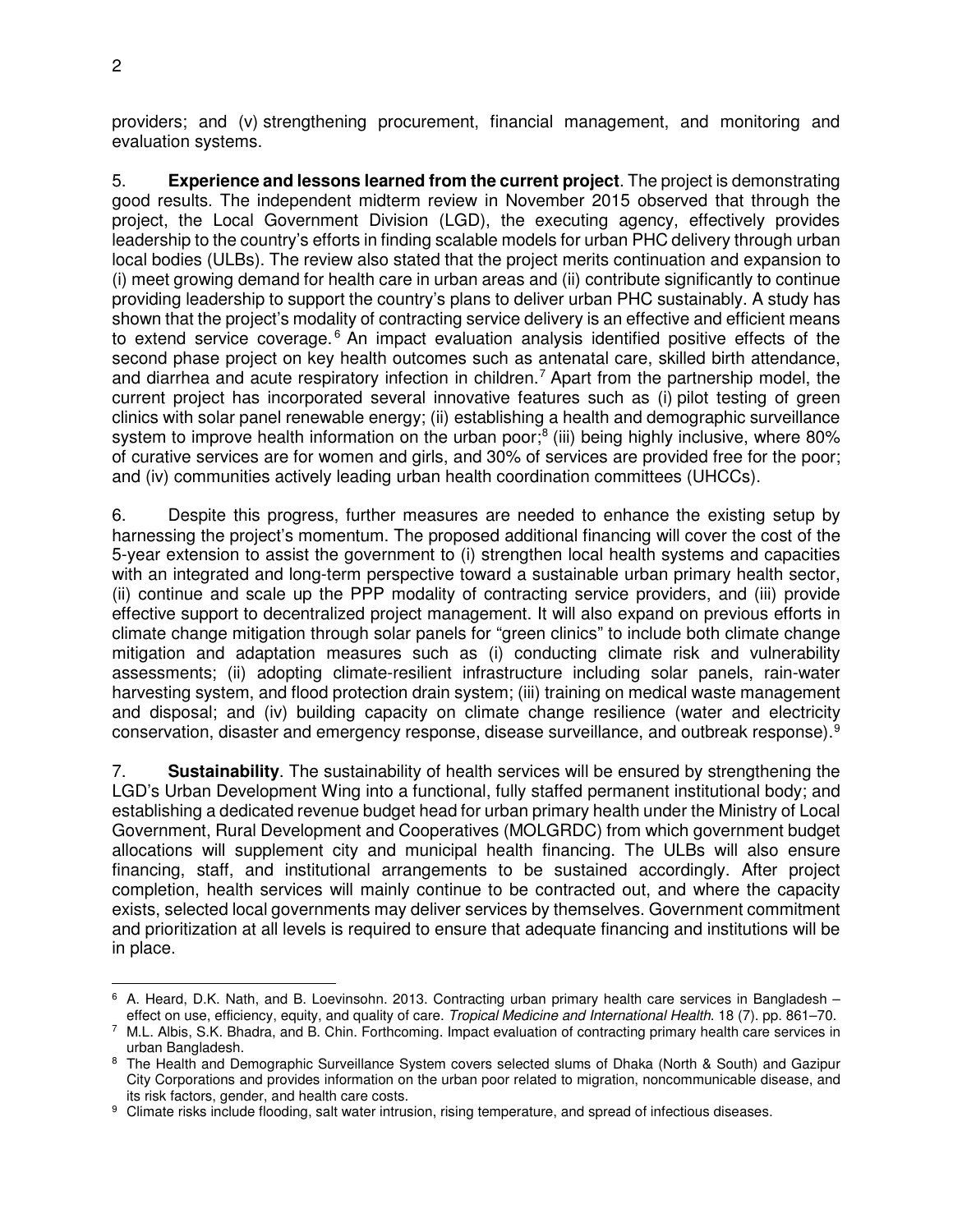8. **Government priorities**. The additional financing will support the sector framework, the National Urban Health Strategy (NUHS), and its forthcoming action plan.<sup>[10](#page-7-0)</sup> The continued assistance of ADB reflects the priorities of the government's Seventh Five-Year Plan, FY2016– FY2020, which emphasizes the need for PHC of urban residents, including slum and street dwellers.[11](#page-7-1) The plan highlights the need to manage urban health and build a coalition of interests around one harmonized approach for greater coordination between the MOLGRDC and the Ministry of Health and Family Welfare (MOHFW). City and municipal ward level committees and the development partners' forum are progressively improving coordination. Local government health officials will play a larger stewardship role for all actors in the health space (public, private, NGOs, charitable providers, and development partners).

9. **Alignment with ADB priorities**. The project will contribute to Sustainable Development Goals 3 and 11;<sup>[12](#page-7-2)</sup> and is aligned with ADB's Operational Plan for Health, 2015–2020 and country partnership strategy for Bangladesh, 2016–2020, which identify urban health as a specific priority.<sup>[13](#page-7-3)</sup> The proposed ADB support is also aligned with Strategy 2030, which emphasizes the need for ADB to expand health operations to support developing member countries to achieve universal health coverage as well as facilitate PPPs and engagement with the NGOs and civil society organizations to leverage and improve results.<sup>[14](#page-7-4)</sup>

10. **Additional financing eligibility criteria**. The additional financing meets ADB's eligibility criteria. The overall project (i) remains technically feasible, economically viable, and financially sound; (ii) is accorded high priority by the government; and (iii) is consistent with the current project's development objectives, the government's priorities, and ADB's country partnership strategy, which prioritizes urban PHC, governance improvement, and climate- and disasterresilient infrastructure and services. The current project has been rated *on track* since it started, and implementation progress and results are satisfactory. As of 6 July 2018, cumulative contract awards are \$64.1 million (96% achieved) and disbursements are \$60.2 million (90% achieved) against the net loan and grant amount of \$66.9 million. Overall physical progress is 95%. The current project has complied with all safeguard requirements and adequately managed risks. Project readiness for additional financing is high.

# **B. Impact and Outcome**

11. The project is aligned with the following impact: improved health, nutrition, and family planning status of the urban population, particularly the poor, women, and children, aligned with the government's NUHS. The project will have the following outcome: sustainable good quality urban PHC services are provided in the project areas and target the poor and the needs of women and children.[15](#page-7-5)

<span id="page-7-0"></span><sup>-</sup><sup>10</sup> Government of Bangladesh, MOLGRDC, Local Government Division (LGD). 2014. *National Urban Health Strategy*. Dhaka; Government of Bangladesh, MOLGRDC, LGD. Forthcoming. *Action Plan for Implementation of the National Urban Health Strategy*. Dhaka.

<span id="page-7-1"></span><sup>11</sup> Government of Bangladesh, Ministry of Planning, Planning Commission. 2015. *Seventh Five-Year Plan, FY2016– FY2020*. Dhaka.

<span id="page-7-2"></span><sup>&</sup>lt;sup>12</sup> Sustainable Development Goals 3 on health and 11 on inclusive, safe, resilient, and sustainable cities.

<span id="page-7-3"></span><sup>13</sup> ADB. 2015. *Operational Plan for Health, 2015–2020*. Manila; and ADB. 2016. *Country Partnership Strategy: Bangladesh, 2016–2020.* Manila.

<span id="page-7-4"></span><sup>14</sup> ADB. 2018. *Strategy 2030: Achieving a Prosperous, Inclusive, Resilient, and Sustainable Asia and the Pacific*. Manila.

<span id="page-7-5"></span><sup>&</sup>lt;sup>15</sup> The current and overall (current project including additional financing) outcome targets are in the revised design and monitoring framework in Appendix 1.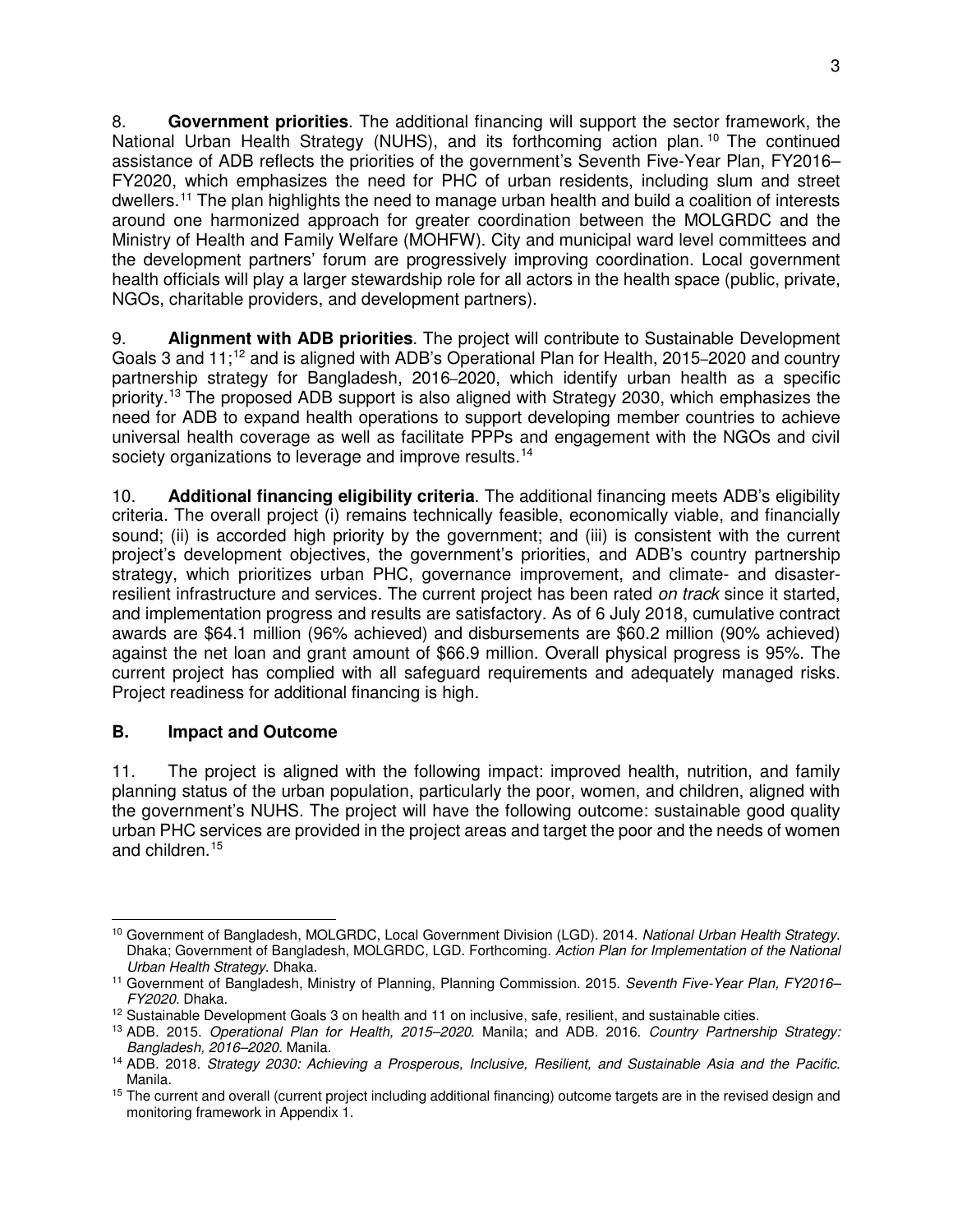$\overline{a}$ 

#### **C. Outputs**

12. The project outcome will be supported through the following outputs: (i) institutional governance and local government capacity to deliver urban PHC services sustainably strengthened; (ii) accessibility, quality, and utilization of urban PHC services (with a focus on the poor, women, and children) improved through PPP; and (iii) effective support for decentralized project management provided.

13. **Output 1: Institutional governance and local government capacity to deliver urban primary health care services sustainably strengthened**. The additional financing will (i) strengthen the LGD's Urban Development Wing to effectively coordinate urban health; (ii) establish a revenue budget head in the MOLGRDC to manage PHC and operate and maintain PHC facilities sustainably; (iii) facilitate revenue budget allocations to supplement city and municipal health financing; (iv) facilitate coordination among the LGD, MOHFW, and development partners under one harmonized approach as detailed in the NUHS; and (v) support city and municipality health departments to develop organograms and reorganization plans and integrate with other determinants of health and related climate-sensitive subsectors (e.g., water, sanitation, and waste management) in a holistic manner to improve public health. Improved coordination will enhance the governance and stewardship roles of the LGD and MOHFW in key strategic areas (quality assurance, referral linkages, human resources, and information systems). The additional financing will continue to support mapping of all health facilities in the project areas, including those under the MOHFW and private service providers, to help develop effective referral systems and identify gaps in coverage, particularly for the poor, slum, and floating populations. Information systems will be improved by developing a real-time patient management system that will be linked to the national health management information system and automatically generate routine reports to support performance monitoring and management.

14. **Output 2: Accessibility, quality, and utilization of urban primary health care services (with a focus on the poor, women, and children) improved through public–private partnership**. The additional financing will (i) expand coverage to additional one city and 10 municipalities;<sup>[16](#page-8-0)</sup> (ii) continue provision of PHC through contracting out to service providers; and (iii) construct additional eight comprehensive reproductive health care centers and 24 PHC centers where such facilities do not exist in the project areas, and modernize existing facilities. Partnership agreements will be further refined to give greater emphasis on the quality of the service provider compared to the cost proposed. The service providers will deliver essential health services in the partnership areas where females use about 80% of the services.<sup>[17](#page-8-1)</sup> New medical equipment and in-service training for health care personnel will be provided to enhance the quality of services. The additional financing will continue to support semiannual independent monitoring of service providers' performance and quality improvement, using an Integrated Supervisory Instrument covering health service delivery and quality, coverage of the poor, as well as management and accounting practices. A behavior change communication and marketing program aligned with an updated behavior change communication strategy will engage audiences through an innovative, interactive, multi-platform campaign; [18](#page-8-2) empower and build capacity of service providers, through participatory approaches, to develop and implement local media plans;

<span id="page-8-0"></span> $16$  As well as the existing 10 city corporations and four municipalities covering about 9.5 million people, the additional financing will include Chattogram City Corporation and 10 selected municipalities that have a large poor and vulnerable population and no medical colleges or 300 bed hospitals. In total, 11 city corporations and 14 municipalities (16.7 million people) will be covered by the project. These are listed in Annex 4 of the PAM.

<span id="page-8-1"></span><sup>17</sup> Additional focus on child and maternal nutrition, neonatal health, adolescent health, and noncommunicable diseases.

<span id="page-8-2"></span><sup>&</sup>lt;sup>18</sup> Television, radio, newspaper, mobile, social media, website, and interpersonal communication through door-to-door, clinic, community theater, and community events.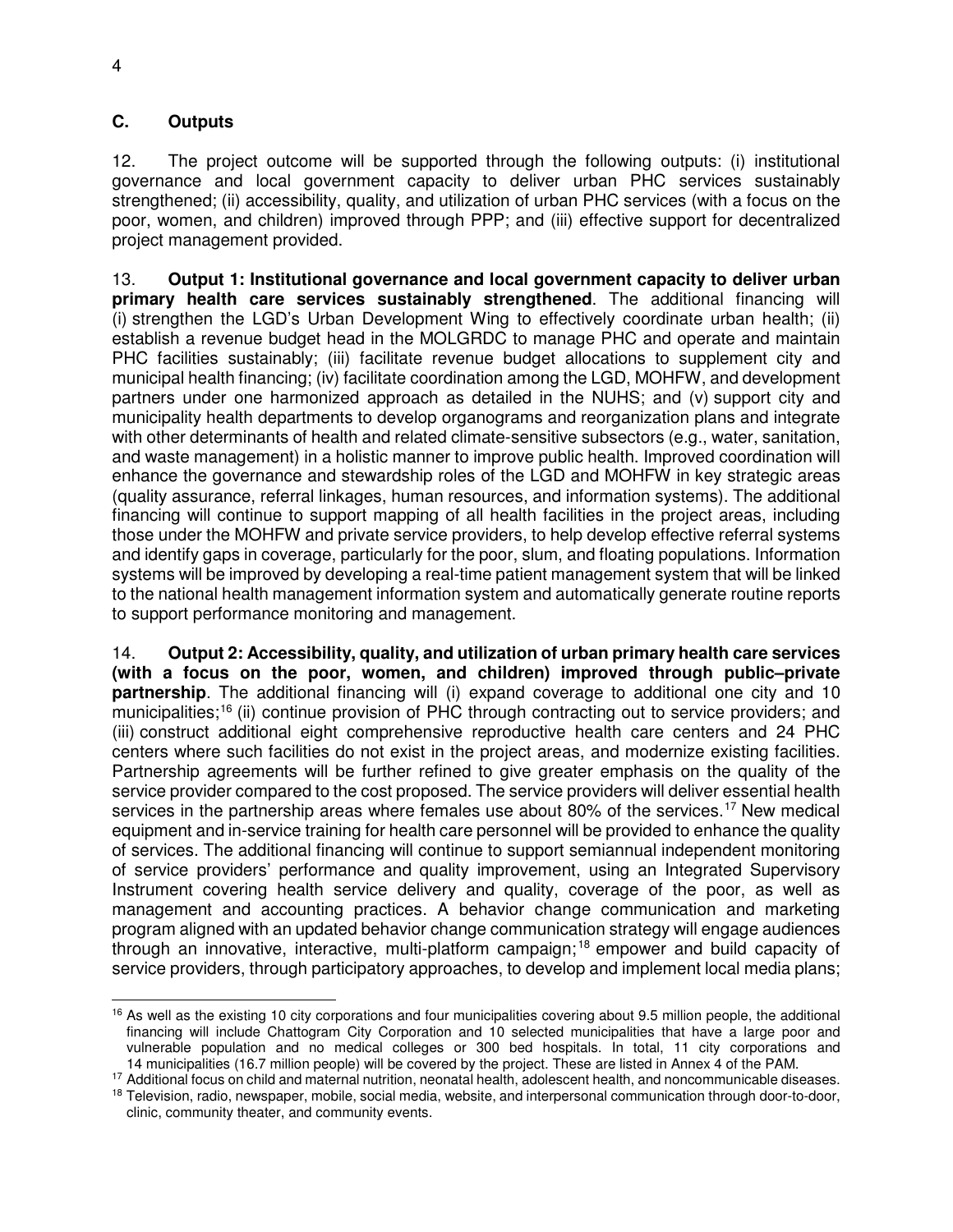and sustain the project by strengthening transition advocacy with the LGD and ULBs. To assess the effectiveness and efficiency of the project, including across various geographical areas, communities, and interventions, baseline and end line surveys will be conducted.

15. **Output 3: Effective support for decentralized project management provided**. The additional financing will provide (i) policy support (planning and coordination) for institutional strengthening actions at central and ULB levels; (ii) technical support to the project management unit (PMU) and ULBs in procurement, monitoring, financial management, implementing the gender action plan, and monitoring environmental and social safeguards; and (iii) training and capacity development for the LGD, city and municipal health departments, and service providers. To empower the ULBs and ensure more ownership and sustainability of urban PHC, the project will further devolve the management and implementation responsibilities of the PMU in the LGD to project implementing units in the health departments of selected ULBs, which will receive focused guidance and technical support.

#### **D. Investment and Financing Plans**

16. The project is estimated to cost \$142 million, including additional financing of \$110 million from ADB (Table 1). Detailed cost estimates by expenditure category and detailed cost estimates by financier are in the project administration manual (PAM).<sup>[19](#page-9-0)</sup>

| Item                                                                                                               | <b>Current</b><br><b>Amount</b> <sup>a</sup> | <b>Additional</b><br>Financing $b$ | <b>Total</b> |
|--------------------------------------------------------------------------------------------------------------------|----------------------------------------------|------------------------------------|--------------|
| A. Base Cost <sup>c</sup>                                                                                          |                                              |                                    |              |
| 1. Institutional governance and capacity to deliver urban<br>primary health care services sustainably strengthened | 3.82                                         | 5.70                               | 9.52         |
| 2. Accessibility, quality, and utilization of urban primary health<br>care services delivery system improved       | 62.43                                        | 112.50                             | 174.93       |
| 3. Effective support for decentralized project management<br>provided                                              | 8.00                                         | 11.00                              | 19.00        |
| Subtotal (A)                                                                                                       | 74.25                                        | 129.20                             | 203.45       |
| B. Contingencies <sup>d</sup>                                                                                      | 5.45                                         | 7.10                               | 12.55        |
| C. Financing Charges During Implementation <sup>e</sup>                                                            | 1.30                                         | 5.70                               | 7.00         |
| Total $(A+B+C)$                                                                                                    | 81.00                                        | 142.00                             | 223.00       |

#### **Table 1: Project Investment Plan**  $(4 \text{ million})$

 $\frac{a}{b}$  Refers to the original amount. Includes taxes and duties of \$6.85 million financed from government resources.

**b** Includes taxes and duties of \$23.26 million to be financed from government resources.

 $\textdegree$  In June 2018 prices; exchange rate of \$1 = Tk80 is used.

 $d$  Physical contingencies computed at 6.43% for civil works and equipment. Price contingencies computed at 1.5% on foreign exchange costs and 6.3% on local currency costs; includes provision for potential exchange rate fluctuation under the assumption of a purchasing power parity exchange rate.

e Includes interest during construction for a concessional ordinary capital resources loan computed at 2% per year. Source: Asian Development Bank.

17. The government has requested a concessional loan of \$110 million from ADB's ordinary capital resources to help finance the project. The loan will have a 25-year term, including a grace period of 5 years; an interest rate of 2% per year during the grace period and thereafter; and such other terms and conditions set forth in the draft loan and project agreements. The Urban Climate Change Resilience Trust Fund under the Urban Financing Partnership Facility will provide grant

<span id="page-9-0"></span> $\overline{a}$ <sup>19</sup> PAM (accessible from the list of linked documents in Appendix 2).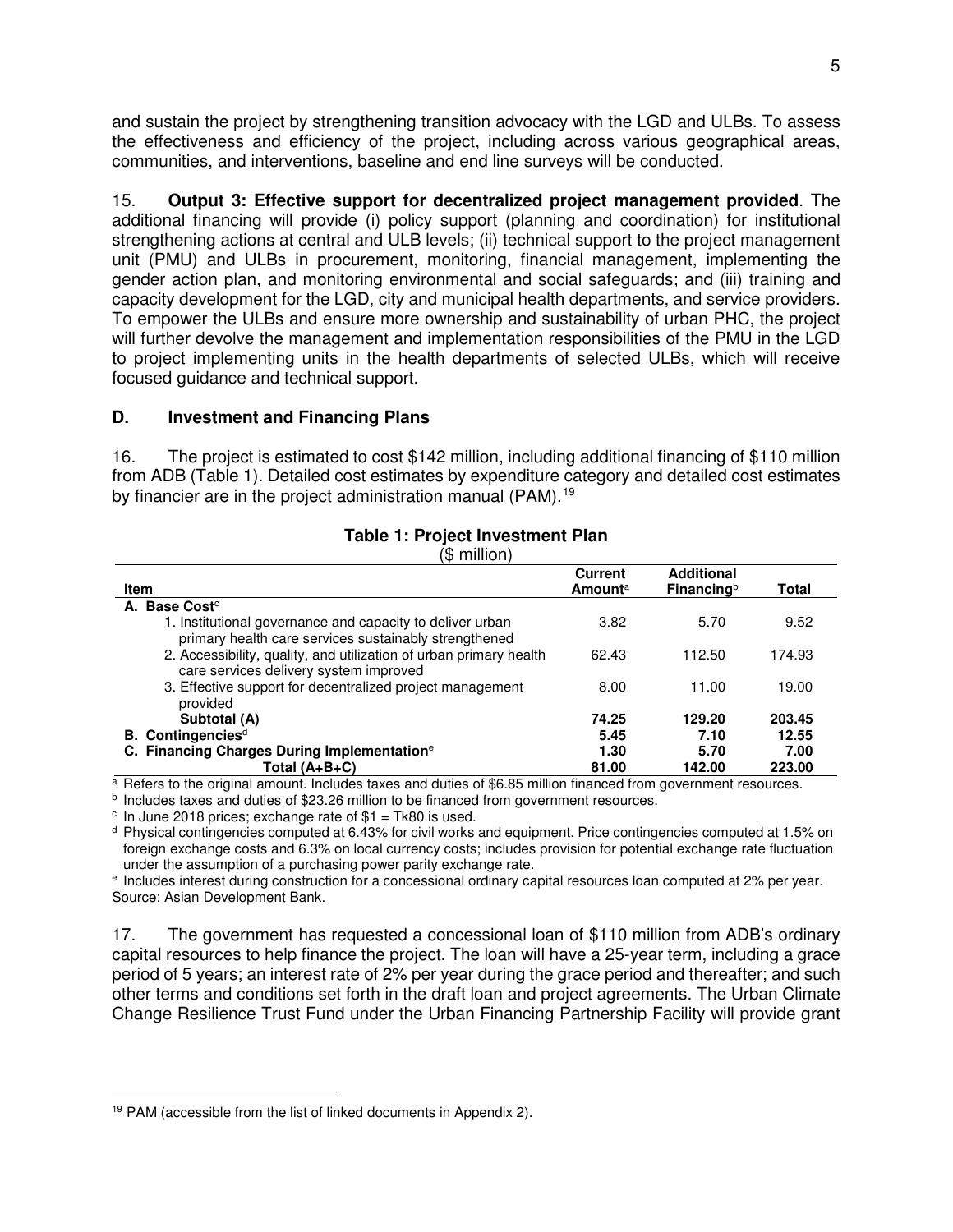cofinancing of \$2 million, to be administered by ADB.<sup>[20](#page-10-0)</sup> The United Nations Population Fund will provide in-kind support of \$1.5 million for complementary activities.<sup>[21](#page-10-1)</sup>

18. The financing plan is in Table 2. ADB will finance \$110 million loan (77.5% of the financing), the Urban Climate Change Resilience Trust Fund will provide \$2 million grant (1.4%), and the Government of Bangladesh will provide the equivalent of \$30 million (21.1%).

| Table 2: Financing Plan           |                      |              |                             |              |               |              |
|-----------------------------------|----------------------|--------------|-----------------------------|--------------|---------------|--------------|
| <b>Source</b>                     | Current <sup>a</sup> |              | <b>Additional Financing</b> |              | Total         |              |
|                                   | Amount               | Share of     | Amount                      | Share of     | <b>Amount</b> | Share of     |
|                                   | (\$ million)         | Total $(\%)$ | (\$ million)                | Total $(\%)$ | $$$ million)  | Total $(\%)$ |
| <b>ADB</b>                        | 50.0                 | 61.7         | 110.0                       | 77.5         | 160.0         | 71.7         |
| UCCRTF <sup>b</sup>               | 0.0                  | 0.0          | 2.0                         | 1.4          | 2.0           | 0.9          |
| Government of Sweden <sup>c</sup> | 20.0                 | 24.7         | 0.0                         | 0.0          | 20.0          | 9.0          |
| Government of Bangladesh          | 11.0                 | 13.6         | 30.0                        | 21.1         | 41.0          | 18.4         |
| Total                             | 81.0                 | 100.0        | 142.0                       | 100.0        | 223.0         | 100.0        |

**Table 2: Financing Plan**

ADB = Asian Development Bank, UCCRTF = Urban Climate Change Resilience Trust Fund.

<sup>a</sup> Refers to the original amount of the project.

<sup>b</sup> Financing partners: the Rockefeller Foundation and the governments of Switzerland and the United Kingdom. Administered by ADB.

<sup>c</sup> Administered by ADB. This amount also includes ADB's administration fee, audit costs, bank charges, and a provision for foreign exchange fluctuations (if any), to the extent that these items are not covered by the interest and investment income earned on this grant, or any additional grant from the Government of Sweden.

Source: Asian Development Bank estimates.

19. Climate change mitigation is estimated to cost \$2.50 million and climate change adaptation is estimated to cost \$6.42 million. ADB will finance 68.4% and 87.5% of mitigation and adaptation costs, respectively, excluding taxes and duties. Changes in rainfall and temperature may result in wetter or drier conditions that could contribute to flooding or droughts. Details are described in the PAM (footnote 19).

#### **E. Implementation Arrangements**

20. The LGD of the MOLGRDC will continue to be the executing agency. City corporations and municipal governments will likewise continue to be the implementing agencies in their project areas. A PMU headed by a full-time project director in the LGD will provide the technical, administrative, and logistical support required for implementation. An interministerial national project steering committee, chaired by the secretary of the LGD, will continue to oversee the overall project implementation. In addition to the existing 14 project implementing units in ULB health departments, 11 additional units will be created to oversee implementation in project cities and municipalities. The UHCCs will be set up in each project city or municipality to coordinate field activities and stakeholder participation, and will be chaired by ULB chief executive officers. Cities and municipalities are divided into wards for administrative purposes, so ward UHCCs cochaired by ward commissioners and zonal health officers will be created and include representation from local stakeholders. Where standing committees with similar responsibilities already exist—dealing with health and water and sanitation, for example—the role envisaged for the UHCCs may be assigned to these committees so that parallel structures are not established.

<span id="page-10-0"></span> $\overline{a}$ <sup>20</sup> Financing partners: the Rockefeller Foundation and the governments of Switzerland and the United Kingdom. Grant activities are described in the PAM.

<span id="page-10-1"></span><sup>&</sup>lt;sup>21</sup> The United Nations Population Fund will provide support in family planning and adolescent sexual reproductive health.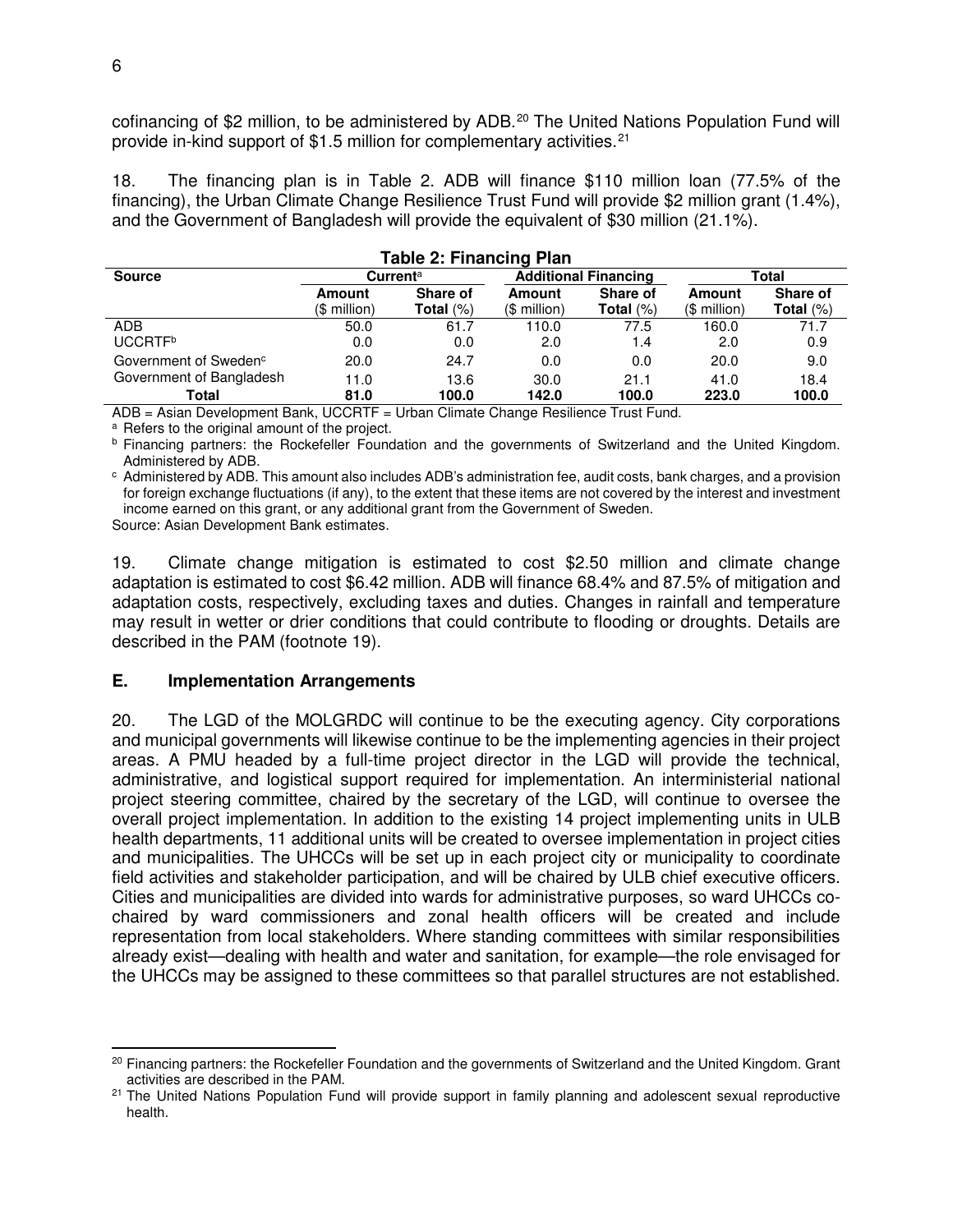21. Procurement of civil works, goods, and related services will be in accordance with ADB's Procurement Guidelines (2015, as amended from time to time). Packages using national competitive bidding may follow the government's Public Procurement Act, 2006 and Public Procurement Rules, 2008, with modifications agreed between the government and ADB, as set out in the procurement plan. Consulting services will be engaged in accordance with ADB's Guidelines on the Use of Consultants (2013, as amended from time to time). The implementation arrangements are summarized in Table 3 and described in detail in the PAM, which includes an indicative procurement plan (footnote 19).

| <b>Aspects</b>                       | <b>Arrangements</b>                                                       |                                                                        |                 |
|--------------------------------------|---------------------------------------------------------------------------|------------------------------------------------------------------------|-----------------|
| Implementation period                | 1 April 2018-31 March 2023                                                |                                                                        |                 |
| Estimated completion date            |                                                                           | 31 March 2023 (closing date for concessional loan: 30 September 2023;  |                 |
|                                      |                                                                           | UCCRTF grant closing date: 31 December 2021; loan and grant closing    |                 |
|                                      |                                                                           | date for original financing: 30 September 2018)                        |                 |
| Management                           |                                                                           |                                                                        |                 |
| Oversight body<br>(i)                | National Project Steering Committee                                       |                                                                        |                 |
|                                      | Secretary, LGD (chair)                                                    |                                                                        |                 |
|                                      |                                                                           | Representatives of MOHFW, project ULBs, MOF, and Planning              |                 |
|                                      | Commission (members)                                                      |                                                                        |                 |
| Executing agency<br>(ii)             | LGD, MOLGRDC                                                              |                                                                        |                 |
| Key implementing agencies<br>(iii)   | City corporations, municipal governments                                  |                                                                        |                 |
| (iv) Implementation unit             | PMU under the LGD                                                         |                                                                        |                 |
| Procurement <sup>a</sup>             | <b>ICB</b>                                                                | 45 contracts                                                           | \$80.44 million |
|                                      | <b>NCB</b>                                                                | 40 contracts                                                           | \$27.69 million |
|                                      | Shopping                                                                  | 4 contracts                                                            | \$0.62 million  |
| Consulting services                  | <b>QCBS</b>                                                               | 240 person-months                                                      | \$7.99 million  |
|                                      | CQS                                                                       | 99 person-months                                                       | \$0.82 million  |
|                                      | $\overline{\text{SSS}}$                                                   | 36 person-months                                                       | \$0.32 million  |
|                                      | $\overline{\text{ICS}}$                                                   | 296 person-months                                                      | \$2.00 million  |
| Retroactive financing and/or advance | ADB may, subject to its policies and procedures, allow on request         |                                                                        |                 |
| contracting                          | advance contracting of procurement and consulting services, and may       |                                                                        |                 |
|                                      | finance up to 20% of the loan and the grant amounts for eligible          |                                                                        |                 |
|                                      | expenditures for operational costs incurred in the 12-month period before |                                                                        |                 |
|                                      | signing of the loan and grant agreements. Any approval of advance         |                                                                        |                 |
|                                      | contracting or retroactive financing will not constitute a commitment by  |                                                                        |                 |
|                                      | ADB to finance the project.                                               |                                                                        |                 |
| Disbursement                         |                                                                           | The loan and grant proceeds will be disbursed in accordance with ADB's |                 |
|                                      | Loan Disbursement Handbook (2017, as amended from time to time) and       |                                                                        |                 |
|                                      | detailed arrangements agreed between the government and ADB.              |                                                                        |                 |

|  |  | <b>Table 3: Implementation Arrangements</b> |
|--|--|---------------------------------------------|
|--|--|---------------------------------------------|

 $\overline{ADB}$  = Asian Development Bank; CQS = consultants qualification selection; ICB = international competitive bidding; ICS = individual consultants selection; LGD = Local Government Division; MOF = Ministry of Finance; MOHFW = Ministry of Health and Family Welfare; MOLGRDC = Ministry of Local Government, Rural Development and Cooperatives; NCB = national competitive bidding; PMU = project management unit; QCBS = quality- and cost-based selection; SSS = single-source selection; UCCRTF = Urban Climate Change Resilience Trust Fund; ULB = urban local body.

<sup>a</sup> Universal procurement applies.

Source: Asian Development Bank.

#### **III. DUE DILIGENCE**

#### **A. Economic and Financial**

22. **Economic viability.** The economic rationale for investing in the additional financing lies in improved health outcomes through improved access to effective, efficient, and sustainable PHC services. The project is pro-poor in its focus on addressing the health care needs of the urban poor. The economic benefits accrue from (i) savings from reduced household out-of-pocket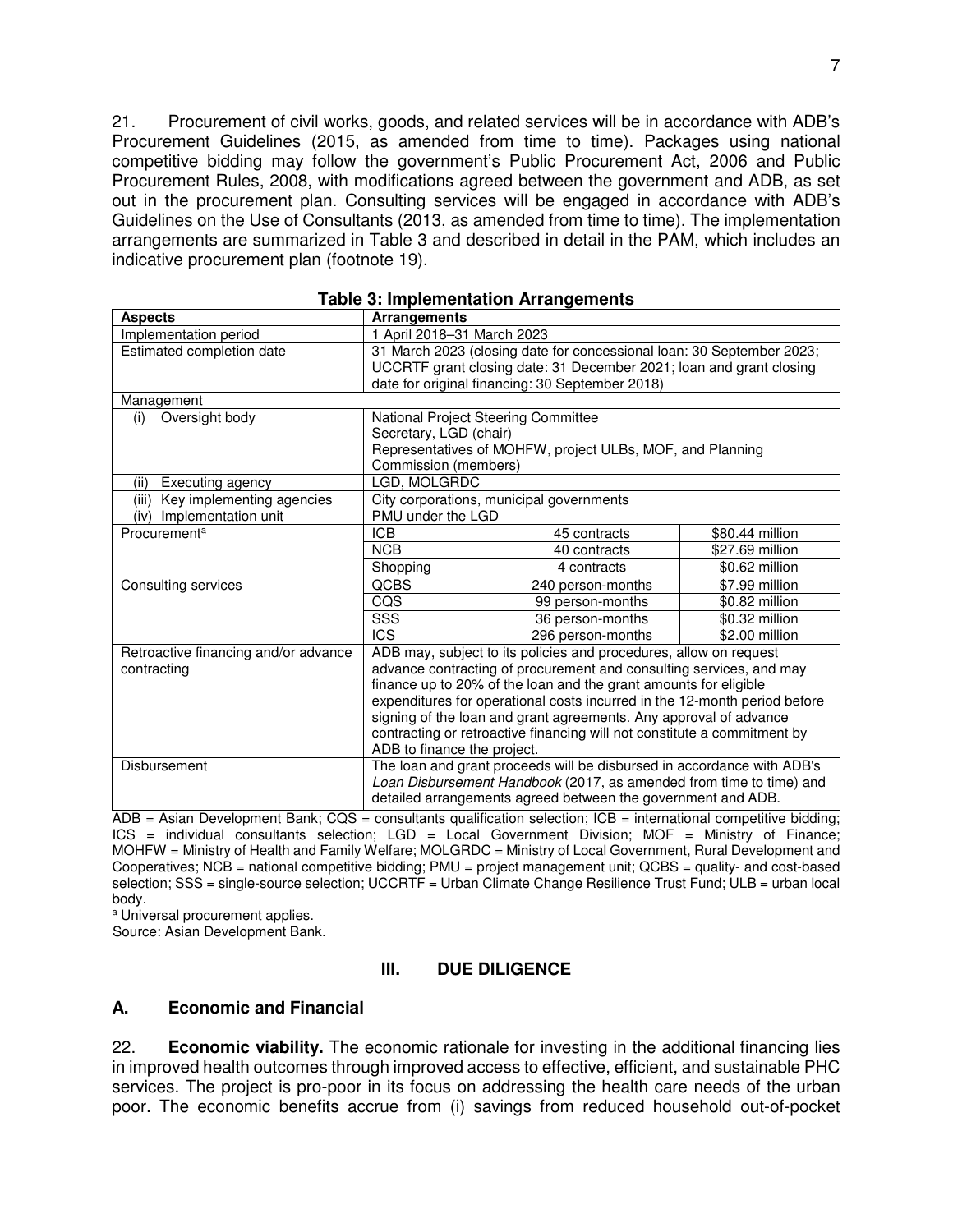expenditures and (ii) benefits from disability-adjusted life years averted. The economic internal rate of return on the project investment is estimated to be 9.5%, with a net present value of \$8.5 million over a 20-year (2018–2037) benefit stream. The economic internal rate of return was tested through sensitivity analysis, which showed that even under adverse changes to assumptions, the additional financing remains economically viable.

23. **Financial sustainability.** The government needs to allocate additional funds after the project to sustain the current level of service coverage. A total of Tk1.3 billion per year will be required as recurrent expenditure from 2023. The financial sustainability of the project and the sector will be ensured through specific interventions, including the implementation of the NUHS and revitalizing the Urban Primary Health Care Sustainability Fund.<sup>[22](#page-12-0)</sup> The LGD is committed to sustaining urban PHC activities. In this regard, the LGD will develop a revenue (nondevelopment) budget line for urban PHC and provide supplementary financing for PHC (salaries, administration, overhead, and service delivery) from block grant allocations of its budget to the ULBs. This will strengthen the financial capacity of the ULBs and encourage the ULBs to improve the provision of PHC services. The ULBs are encouraged to raise revenue to match block grants, which will enable them to continue PHC services after the end of the project as well as create an incentive for them to enhance PHC services.

# **B. Governance**

24. Project-related governance risks have been assessed as part of the midterm review and additional financing processing in accordance with ADB's procurement and financial management requirements. The assessments found that an adequate management system and staff capacity were established in the PMU under the Urban Primary Health Care Services Delivery Project.<sup>[23](#page-12-1)</sup> In terms of procurement rules and procedures, the proposed additional financing is rated *low* risk since the PMU has extensive experience in procuring goods, works, and consulting services in accordance with ADB procedures and requirements. On procurement capacity and implementation, the risk rating is *moderate* due to the volume of procurement. The financial management risk rating is *moderate* and remains manageable because of the measures provided in the financial management manual, the proposed engagement of additional staff in the PMU, and conducting independent biennial fiduciary reviews, supported by targeted technical assistance to provide capacity development and to enhance financial monitoring and reporting using accounting software.

25. Since the additional financing will expand geographic coverage and aims to develop sustainable capacity in ULBs for delivering basic health services, the risk assessment and risk management plan makes several recommendations to strengthen capacity both in the executing and implementing agencies and to improve procedures for efficient management and effective control in financial management and procurement. $24$ 

26. ADB's Anticorruption Policy (1998, as amended to date) was explained to and discussed with the government and the LGD, MOLGRDC. The specific policy requirements and supplementary measures are described in the PAM (footnote 19).

<span id="page-12-0"></span><sup>-</sup><sup>22</sup> Government of Bangladesh, MOLGRDC, LGD. Forthcoming. *Action Plan for Implementation of the National Urban Health Strategy*. Dhaka.

<span id="page-12-1"></span><sup>&</sup>lt;sup>23</sup> Financial Management Assessment, and Procurement Capacity Assessment (accessible from the list of linked documents in Appendix 2).

<span id="page-12-2"></span><sup>&</sup>lt;sup>24</sup> Risk Assessment and Risk Management Plan (accessible from the list of linked documents in Appendix 2).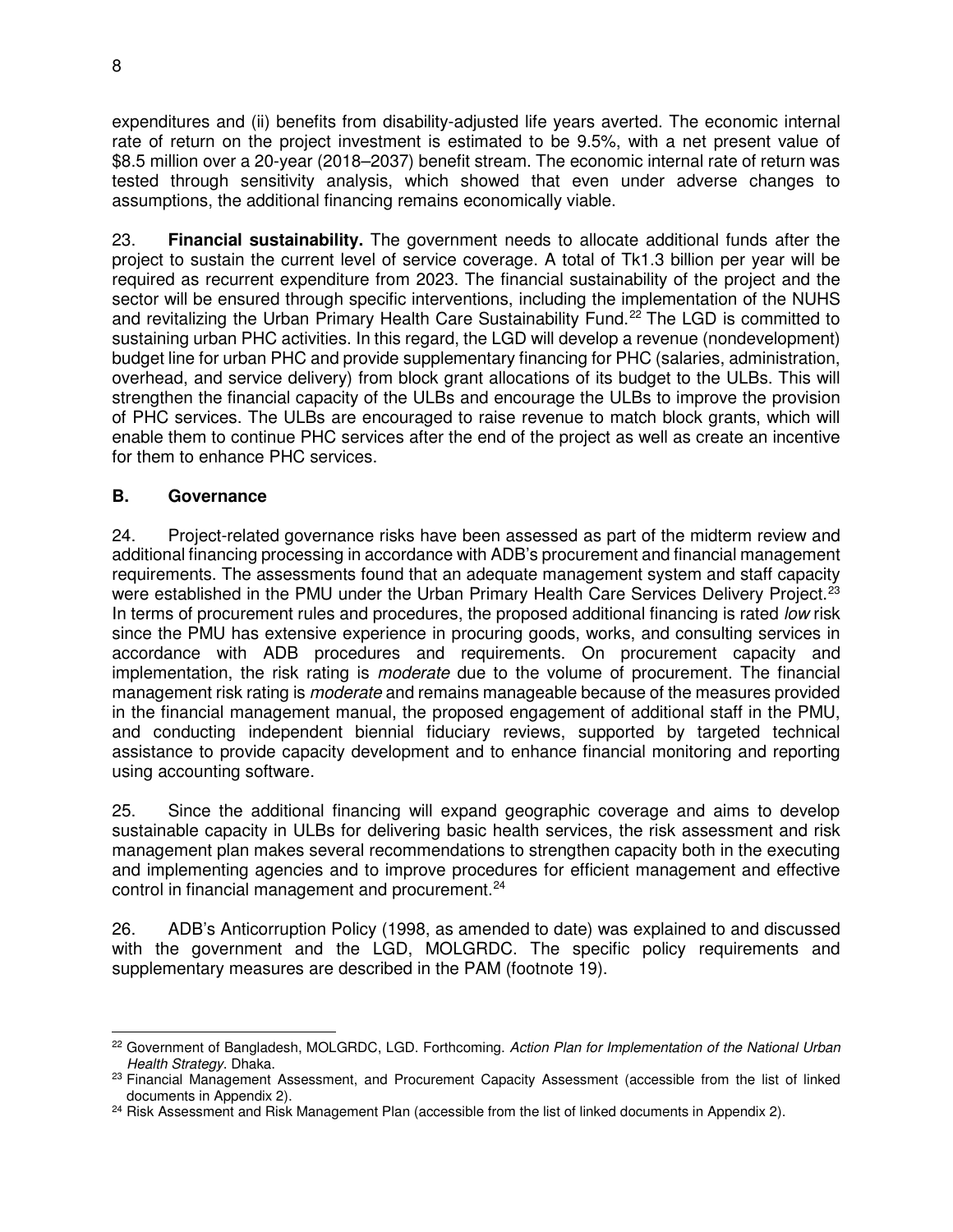#### **C. Poverty and Social**

27. The project will continue to ensure that all urban citizens have access to quality and equitable health care in a healthy and safe environment. In addition to the essential services provided, the additional financing will focus more on strengthening the present service delivery system, building on the good results of the current project, meeting unmet demands, and developing institutional self-reliance. Counseling for women, adolescents, and couples—as well as pre-marriage counseling, addressing noncommunicable diseases, reducing climate-induced ailments, and building and promoting gender-friendly structures—will receive special attention. The capacity building, behavior change, and outreach project components will focus on strengthening the abilities of government and partner service providers to improve access to quality health services in slums and impoverished areas with a focus on the poor, women, and children. The gender action plan of this gender equity-categorized project has been enhanced to promote gender equity and respond effectively to the needs voiced by women in underserved urban areas. [25](#page-13-0)

## **D. Safeguards**

28. **Environment, involuntary resettlement, and indigenous peoples.** The current project's compliance with the safeguard requirements has been satisfactory and risks have been well-managed. The project remains category B for environment, and will continue to construct new health care centers, improve existing facilities, and enhance climate change resilience and medical waste management. It is not expected to have significant or irreversible negative environmental impacts during construction or operation. Any environmental risks will be effectively addressed through proper mitigation measures with the updated environmental assessment and review framework that has been prepared and disclosed because land and sites for project civil works will be identified by the time implementation begins. The project remains category C for both involuntary resettlement and tribes, minor races, ethnic sects, and community peoples.<sup>[26](#page-13-1)</sup> No land acquisition will be involved because land required will be either government-owned or donated voluntarily. Existing project areas do not overlap with any areas inhabited by tribes, minor races, ethnic sects, and community peoples. The project will screen new health care center sites to ensure social safeguard impacts do not occur.<sup>[27](#page-13-2)</sup>

# **E. Risks and Mitigating Measures**

29. The overall risk assessment is *moderate* without mitigation and *low* with mitigation. Significant risks and mitigating measures are summarized in Table 4 and described in detail in the risk assessment and risk management plan (footnote 24). The integrated benefits and impacts are expected to outweigh the costs.

| <b>Risks</b>                                                                                                                                                                                                                | <b>Mitigating Measures</b>                                                                                                                                                                                |
|-----------------------------------------------------------------------------------------------------------------------------------------------------------------------------------------------------------------------------|-----------------------------------------------------------------------------------------------------------------------------------------------------------------------------------------------------------|
| Some city corporations and municipalities<br>have insufficient funds, human resources,<br>and leadership to implement programs and<br>strategies for strengthening pro-poor urban<br>primary health care delivery services. | The project will sensitize the importance of urban health and provide<br>guidance and capacity building to enhance ownership by the ULBs<br>and their commitments to increase resources for urban health. |

#### **Table 4: Summary of Risks and Mitigating Measures**

<span id="page-13-1"></span><span id="page-13-0"></span><sup>26</sup> Groups or population identified as indigenous peoples within the context of ADB's Safeguard Policy Statement (2009) will be referred to in this document as tribes, minor races, ethnic sects, and community peoples (following the request of the Government of Bangladesh).

<span id="page-13-2"></span><sup>27</sup> Resettlement, Tribes, Minor Races, Ethnic Sects, and Community Peoples Planning Framework set out in the PAM.

 $\overline{a}$  $25$  Gender Action Plan (accessible from the list of linked documents in Appendix 2).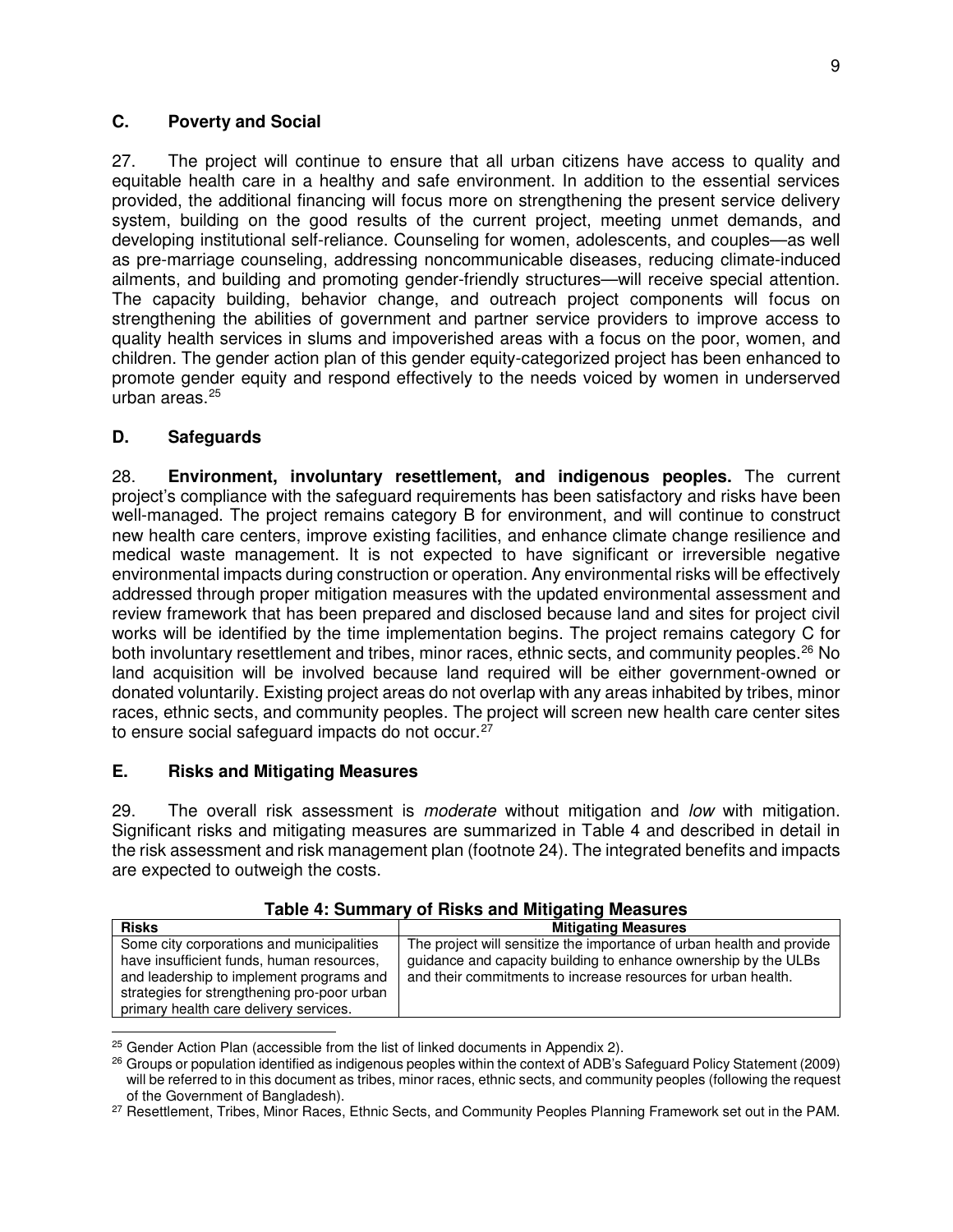| <b>Risks</b>                                   | <b>Mitigating Measures</b>                                            |
|------------------------------------------------|-----------------------------------------------------------------------|
| Competing needs and politically driven         | Implementation of the NUHS Action Plan and the establishment of a     |
| interests in allocating resources to the ULBs. | dedicated revenue budget will create fiscal space for urban health.   |
| High turnover of service providers'            | (i) The PMU will have additional staff and technical specialists to   |
| management, clinical, and counterpart staff.   | responsively administer service providers' contracts. (ii) A web-     |
|                                                | based financial management system will be launched for real-time      |
|                                                | monitoring of cash flow and to avoid payment delays. (iii) Authority  |
|                                                | to make quarterly payments for contracts of service providers will be |
|                                                | delegated to well-performing implementing agencies, with post-audit   |
|                                                | done by the PMU.                                                      |

 $NUHS = National Urban Health Strategy, PMU = project management unit, ULB = urban local body.$ Source: Asian Development Bank.

## **IV. ASSURANCES AND CONDITIONS**

30. The government and the LGD, MOLGRDC have assured ADB that implementation of the project shall conform to all applicable ADB policies including those concerning anticorruption measures, safeguards, gender, procurement, consulting services, and disbursement as described in detail in the PAM and loan documents.

31. The government and the LGD, MOLGRDC have agreed with ADB on certain covenants for the project, which are set forth in the loan agreement, grant agreement, and project agreement. To ensure institutional and financial sustainability for urban PHC, disbursement of a total of \$20,000,000 of the concessional loan (approximately 18% of the loan amount) allocated for works for constructing or upgrading of health care centers under output 2 will be subject to disbursement conditions with respect to the completion of six institutional actions. [28](#page-14-0)

# **V. RECOMMENDATION**

32. I am satisfied that the proposed loan would comply with the Articles of Agreement of the Asian Development Bank (ADB) and recommend that the Board approve the loan of \$110,000,000 to the People's Republic of Bangladesh for the additional financing of the Urban Primary Health Care Services Delivery Project, from ADB's ordinary capital resources, in concessional terms, with an interest charge at the rate of 2% per year during the grace period and thereafter; for a term of 25 years, including a grace period of 5 years; and such other terms and conditions as are substantially in accordance with those set forth in the draft loan and project agreements presented to the Board.

> Takehiko Nakao President

27 August 2018

<span id="page-14-0"></span><sup>-</sup><sup>28</sup> Verification protocols for the completion of the institutional actions are set out in the PAM.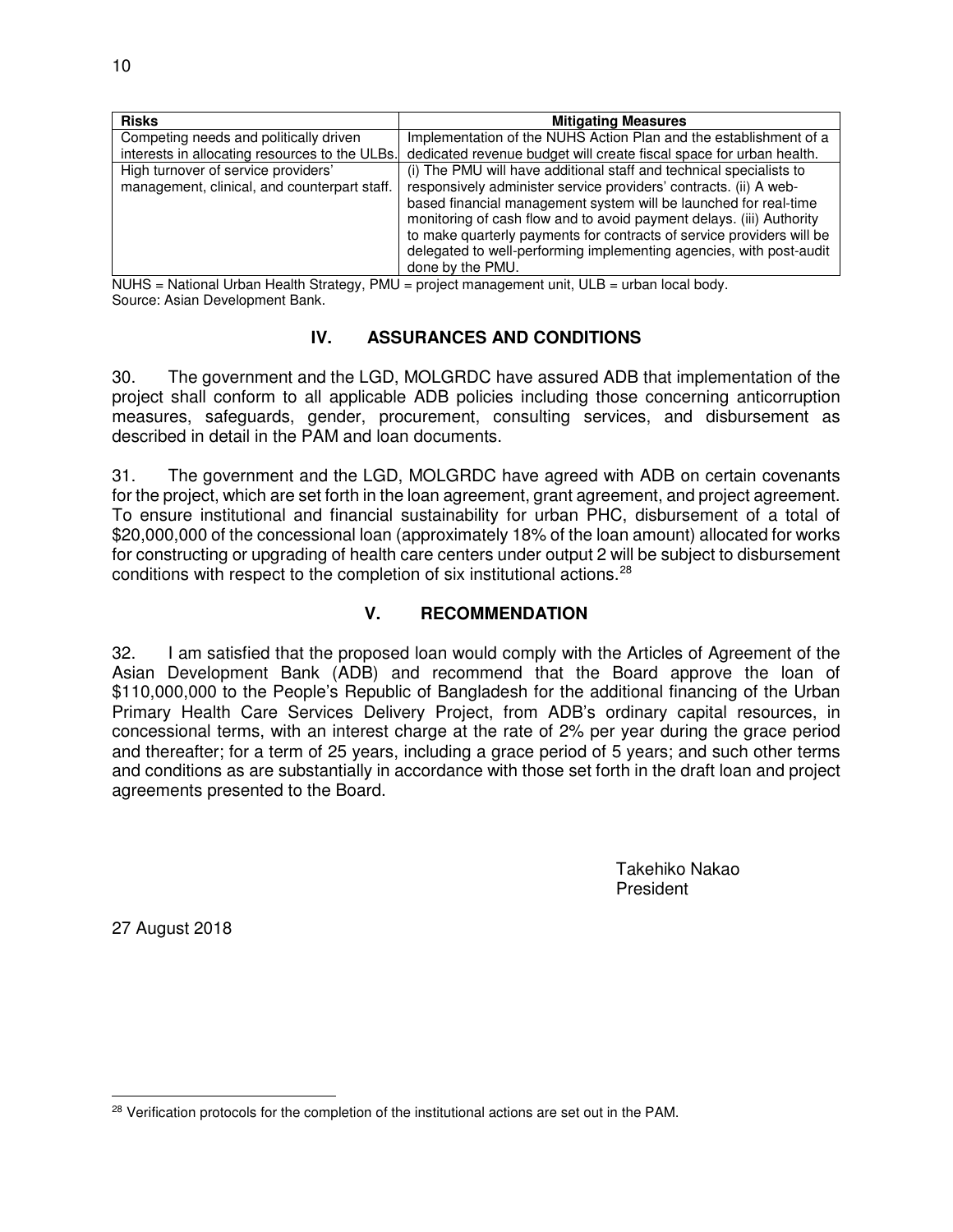# **REVISED DESIGN AND MONITORING FRAMEWORK**<sup>a</sup>

#### **Impact the Project is Aligned with**

#### **Current project**

Health of the urban population, particularly the poor, women, and children improved **Overall project**

Health, nutrition, and family planning status of the urban population, particularly the poor, women, and children improved (National Urban Health Strategy, 2014)<sup>b</sup>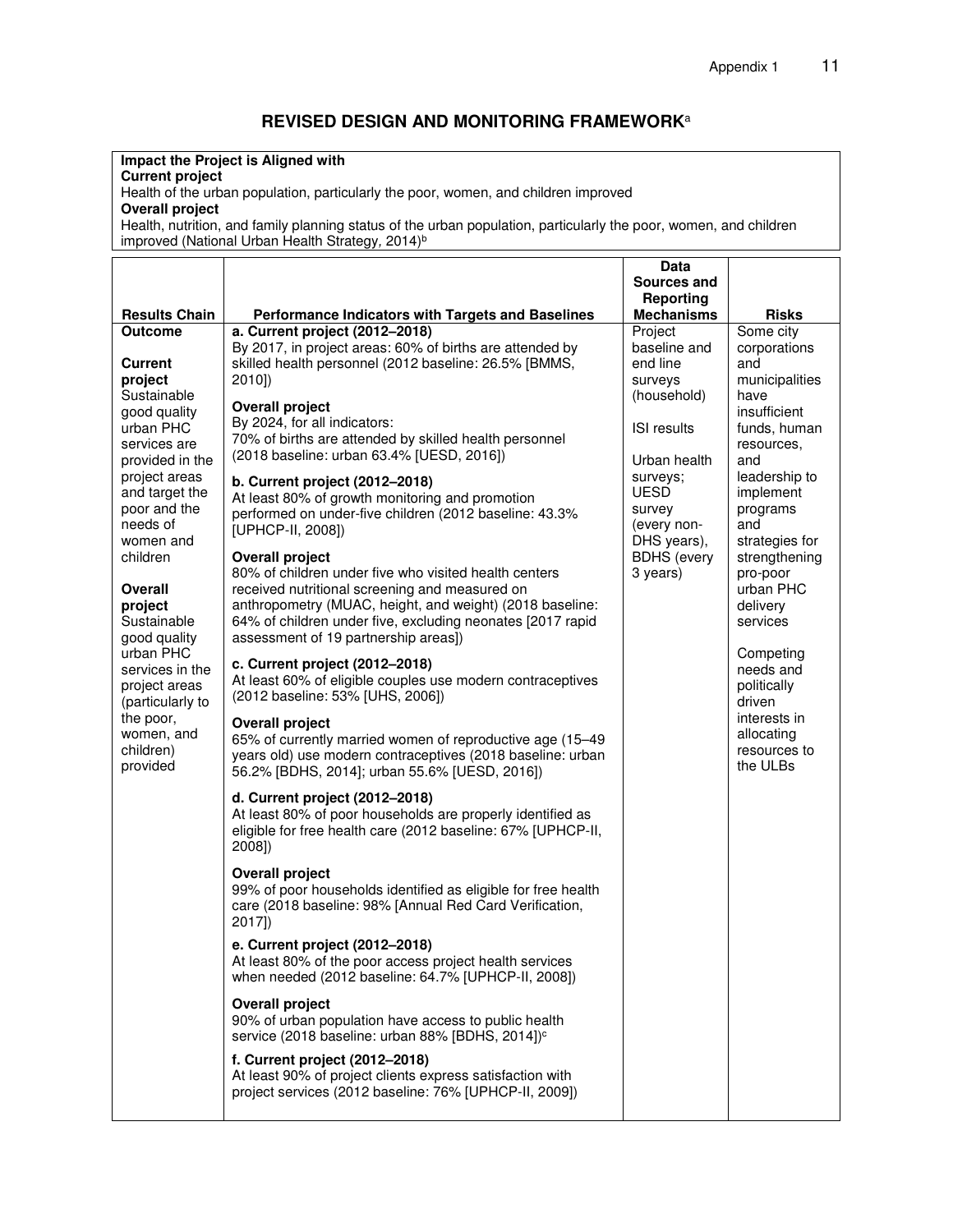|                                                                                                                                                                                                         |                                                                                                                                                                                                                                                                                                                                                                                                                                                                                                                                                                                                                                                 | Data<br>Sources and<br>Reporting                                                                                                                                      |                                                                                                   |
|---------------------------------------------------------------------------------------------------------------------------------------------------------------------------------------------------------|-------------------------------------------------------------------------------------------------------------------------------------------------------------------------------------------------------------------------------------------------------------------------------------------------------------------------------------------------------------------------------------------------------------------------------------------------------------------------------------------------------------------------------------------------------------------------------------------------------------------------------------------------|-----------------------------------------------------------------------------------------------------------------------------------------------------------------------|---------------------------------------------------------------------------------------------------|
| <b>Results Chain</b>                                                                                                                                                                                    | Performance Indicators with Targets and Baselines                                                                                                                                                                                                                                                                                                                                                                                                                                                                                                                                                                                               |                                                                                                                                                                       | <b>Risks</b>                                                                                      |
|                                                                                                                                                                                                         | <b>Overall project</b><br>Unchanged (2018 baseline: 74% [end line household survey<br>2018])                                                                                                                                                                                                                                                                                                                                                                                                                                                                                                                                                    |                                                                                                                                                                       |                                                                                                   |
| <b>Outputs</b><br>Output 1<br><b>Current</b><br>project<br>Strengthened<br>institutional<br>governance<br>and local<br>government<br>capacity to<br>sustainably<br>deliver urban<br><b>PHC</b> services | <b>Governance and capacity</b><br>1a. Current project<br>Permanent and functional interagency coordination structure<br>for urban health is established by December 2013 (2012)<br>baseline: NA)<br><b>Overall project</b><br>Central level permanent structure for administrating and<br>coordinating urban health and nutrition established by April<br>2020 (2018 baseline: NA)<br>1b. Current project (2012-2018)<br>All project ULBs have a functioning health department with<br>at least one staff in each department trained in PPP contract<br>management and core project management skills by<br>31 December 2013 (2012 baseline: 0) | 1a.-h. Project<br>joint review<br>missions,<br>QPRs<br>$1e - f$ .<br><b>MOLGRDC</b><br>sector<br>budgets; PIU<br>sector<br>budgets and<br>urban annual<br>development | High turnover<br>of service<br>providers'<br>management,<br>clinical, and<br>counterpart<br>staff |
| Overall<br>project<br>Institutional<br>governance<br>and local<br>government<br>capacity to<br>deliver urban<br>PHC services<br>sustainably<br>strengthened                                             | <b>Overall project</b><br>All project ULBs have a fully staffed and functioning health<br>department, including a gender focal person or team with at<br>least one staff in each department trained in PPP contract<br>management and core project management skills to<br>implement and monitor PHC, urban HMIS, and public health<br>functions by April 2021 (2018 baseline: 0)<br>1c. Current project (2012-2018)<br>Gender-responsive data collection and analysis are<br>computerized through HMIS in 80% of partnership areas by<br>31 December 2014 (2012 baseline: NA)                                                                  | plans                                                                                                                                                                 |                                                                                                   |
|                                                                                                                                                                                                         | <b>Overall project</b><br>Gender-responsive data collection and analysis in 80% of<br>project ULBs use computerized HMIS by December 2018<br>(2018 baseline: 0)                                                                                                                                                                                                                                                                                                                                                                                                                                                                                 |                                                                                                                                                                       |                                                                                                   |
|                                                                                                                                                                                                         | <b>Sustainability and commitment</b><br>1d. Current project (2012-2018)<br>At least 50% increase in overall allocation to the urban PHC<br>sustainability fund compared with the second project (2011<br>baseline: Tk38.5 million)                                                                                                                                                                                                                                                                                                                                                                                                              |                                                                                                                                                                       |                                                                                                   |
|                                                                                                                                                                                                         | <b>Overall project</b><br>Urban PHC budget line in LGD's nondevelopment revenue<br>budget established by July 2020 (2018 baseline: NA)                                                                                                                                                                                                                                                                                                                                                                                                                                                                                                          |                                                                                                                                                                       |                                                                                                   |
|                                                                                                                                                                                                         | 1e. Current project (2012-2018)<br>At least 5% per annum increase of ULB annual development<br>program and block grants allocated for PHC and public<br>health-related services (2011 baseline: 0)                                                                                                                                                                                                                                                                                                                                                                                                                                              |                                                                                                                                                                       |                                                                                                   |
|                                                                                                                                                                                                         | <b>Overall project</b><br>Financing for urban PHC provided through LGD's revenue<br>budget for FY2020-2021 and each subsequent year<br>(2018 baseline: NA)                                                                                                                                                                                                                                                                                                                                                                                                                                                                                      |                                                                                                                                                                       |                                                                                                   |
|                                                                                                                                                                                                         | <b>Additional indicators</b><br>1f. All project ULBs' organograms and reorganization plans<br>submitted to LGD for approval by December 2020<br>(2018 baseline: NA)                                                                                                                                                                                                                                                                                                                                                                                                                                                                             |                                                                                                                                                                       |                                                                                                   |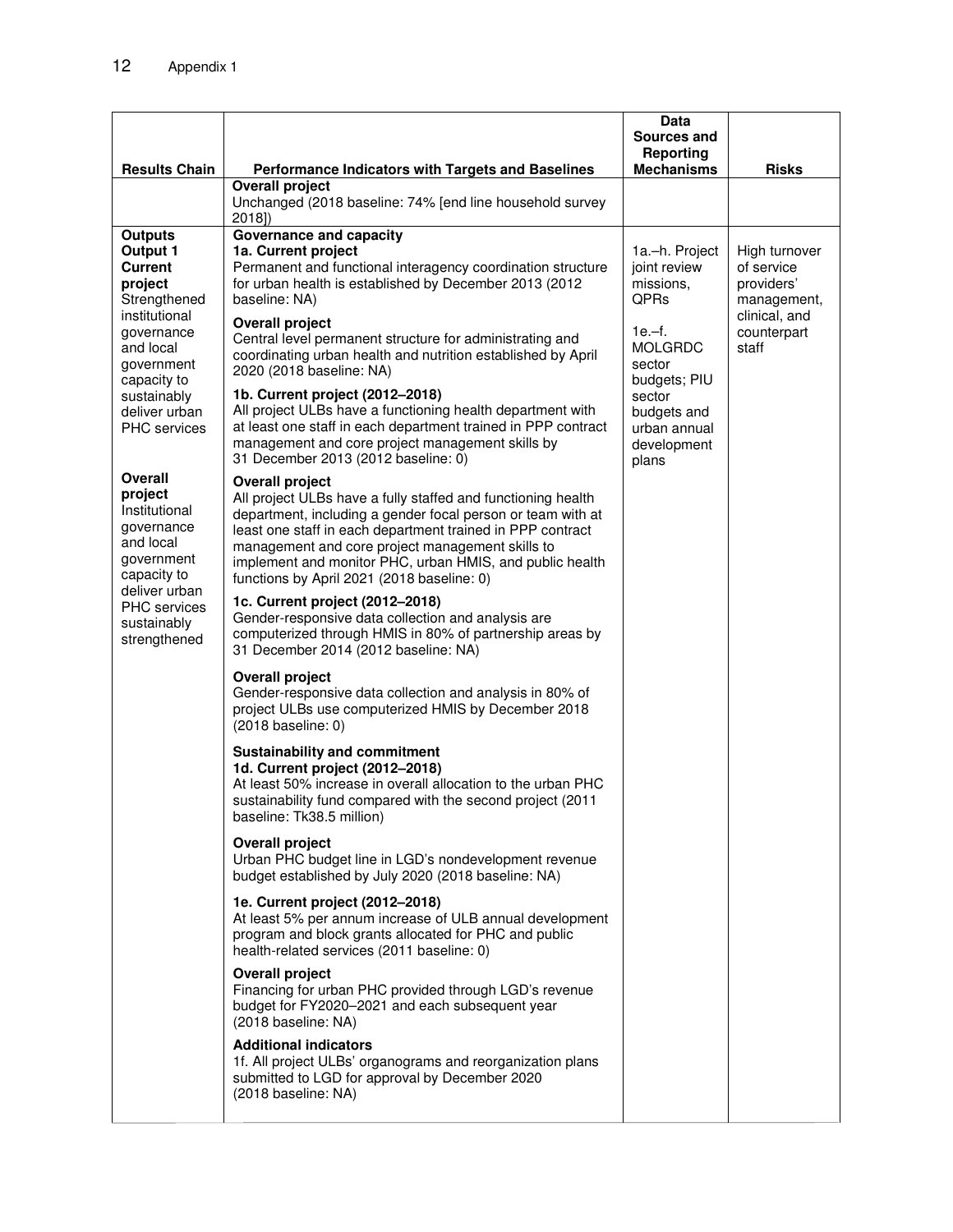|                                                                                  |                                                                                                                                                                                                                                                                                              | Data                                                             |              |
|----------------------------------------------------------------------------------|----------------------------------------------------------------------------------------------------------------------------------------------------------------------------------------------------------------------------------------------------------------------------------------------|------------------------------------------------------------------|--------------|
|                                                                                  |                                                                                                                                                                                                                                                                                              | Sources and                                                      |              |
|                                                                                  |                                                                                                                                                                                                                                                                                              | Reporting                                                        |              |
| <b>Results Chain</b>                                                             | Performance Indicators with Targets and Baselines<br>1g. Functional health emergencies preparedness and                                                                                                                                                                                      | <b>Mechanisms</b>                                                | <b>Risks</b> |
|                                                                                  | response plan finalized by July 2020 (2018 baseline: NA)                                                                                                                                                                                                                                     |                                                                  |              |
|                                                                                  | 1h. At least four model ULBs selected for a pilot on direct<br>management of urban PHC by July 2019 (2018 baseline: 0)                                                                                                                                                                       |                                                                  |              |
| Output 2<br><b>Current</b><br>project                                            | By midterm review and sustained until project<br>completion:<br><b>Accessibility and utilization</b><br>2a. Current project (2012-2018)<br>At least 30% of each of the major project health care                                                                                             | 2a., c.-e. ISI<br>results                                        |              |
| Improved<br>accessibility,<br>quality, and                                       | services (including caesarian section, and treatment of<br>children with acute malnutrition) is provided free of charge to<br>holders of government-issued red cards that identify them                                                                                                      | 2b. QPR                                                          |              |
| utilization of<br>urban PHC                                                      | as poor (2012 baseline: 0)<br><b>Overall project</b>                                                                                                                                                                                                                                         | 2a., c., d.<br>HMIS                                              |              |
| services, with<br>a focus on the<br>poor, women,<br>and children,<br>through PPP | 30% of urban health care services, including sexual and<br>reproductive health and treatment of acute malnutrition,<br>provided free to identified poor (2017 data: 34% [Q1 2017<br>QPR <sub>I</sub>                                                                                         | 2c., d. Project<br>baseline,<br>midline, and<br>end line         |              |
| Overall<br>project<br>Accessibility,<br>quality, and                             | 2b. Current project (2012-2018)<br>At least 80% of facilities planned for construction and<br>upgrading function normally within 3 years of loan<br>effectiveness (12 CRHCCs and 26 PHCCs) (2012 baseline:<br>$\left( 0\right)$                                                              | surveys<br>(household,<br>facility-based,<br>and<br>qualitative) |              |
| utilization of<br>urban PHC<br>services (with                                    | <b>Overall project</b><br>Additional eight CRHCCs and 24 PHCCs (2018 baseline: 10<br>CRHCCs and 19 PHCCs)                                                                                                                                                                                    |                                                                  |              |
| a focus on the<br>poor, women,<br>and children)<br>improved<br>through PPP       | Quality<br>2c. Current project (2012-2018)<br>At least 80% of children consulting project PHC services for<br>acute respiratory infection receive correct treatment (2012<br>baseline: NA)                                                                                                   |                                                                  |              |
|                                                                                  | <b>Overall project</b><br>At least 80% of women in labor monitored using partograph<br>(2018 baseline: NA)                                                                                                                                                                                   |                                                                  |              |
|                                                                                  | 2d. Current project (2012-2018)<br>At least 80% of children consulting project PHC services for<br>diarrhea receive correct treatment (2012 baseline: NA)                                                                                                                                    |                                                                  |              |
|                                                                                  | <b>Overall project</b><br>At least 80% of children under five consulting project PHC<br>services for diarrhea in the last 2 weeks received oral<br>rehydration therapy and zinc (2018 baseline: NA)                                                                                          |                                                                  |              |
|                                                                                  | PPP performance and accountability<br>2e. Current project (2012-2018)<br>100% of partnership area service providers achieved<br>internal quality compliance (financial management, updated<br>clinical registers, clinical waste management, and inventory<br>management (2012 baseline: NA) |                                                                  |              |
|                                                                                  | <b>Overall project</b><br>Unchanged                                                                                                                                                                                                                                                          |                                                                  |              |
|                                                                                  |                                                                                                                                                                                                                                                                                              |                                                                  |              |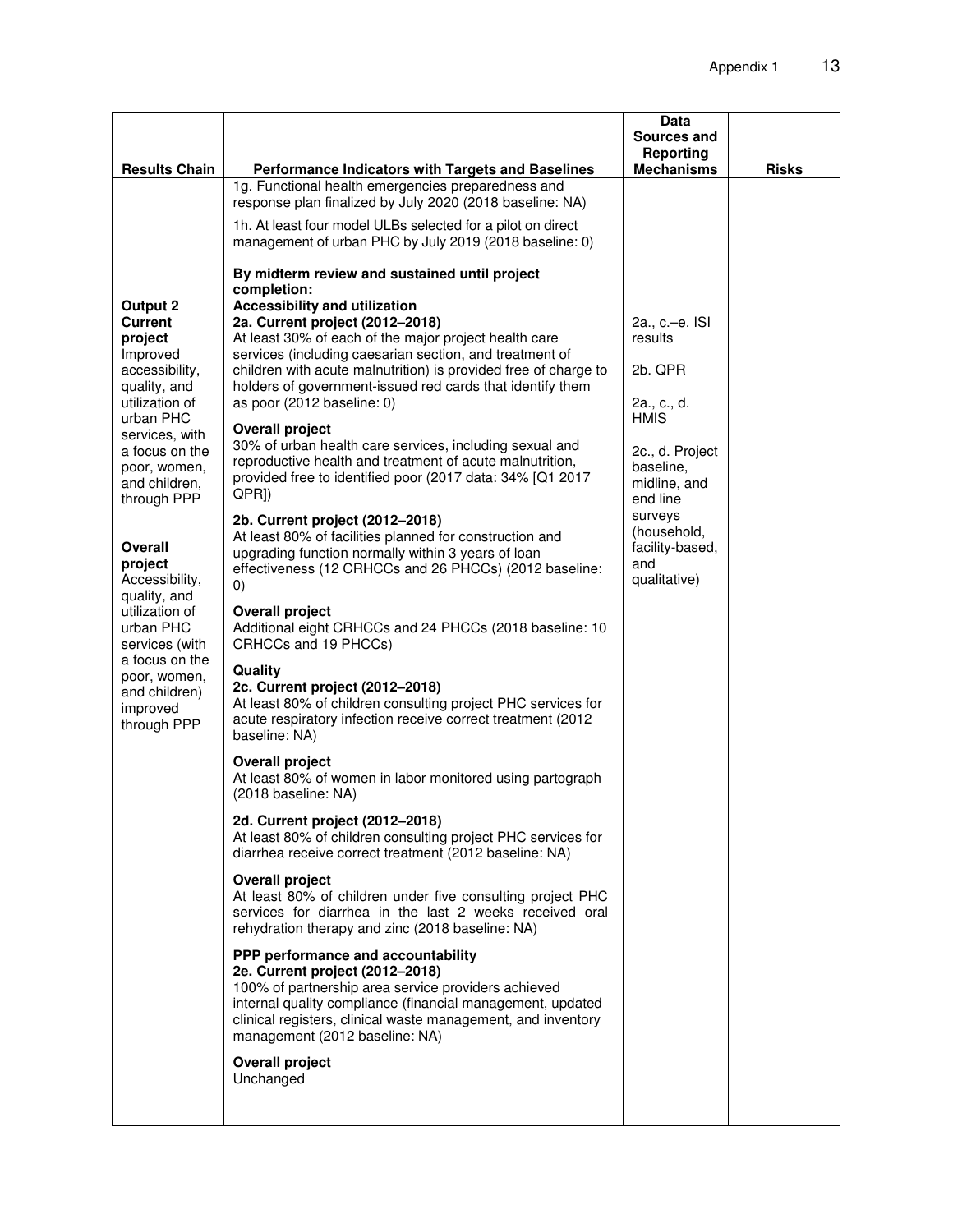|                                                                                                                                                            |                                                                                                                                                                                                                                                                                          | Data<br>Sources and<br>Reporting                          |              |
|------------------------------------------------------------------------------------------------------------------------------------------------------------|------------------------------------------------------------------------------------------------------------------------------------------------------------------------------------------------------------------------------------------------------------------------------------------|-----------------------------------------------------------|--------------|
| <b>Results Chain</b>                                                                                                                                       | <b>Performance Indicators with Targets and Baselines</b>                                                                                                                                                                                                                                 | <b>Mechanisms</b>                                         | <b>Risks</b> |
| Output 3<br><b>Current</b><br>project<br>Effective<br>support for                                                                                          | 3a. Current project (2012-2018)<br>A fully functional PMU with at least 20% of the staff female<br>is established by loan effectiveness and PIUs are<br>established in ULBs within 3 months of loan effectiveness<br>(2012 baseline: NA)                                                 | 3a.-f. Project<br>joint review<br>missions,<br>QPRs, HMIS |              |
| decentralized<br>project<br>management                                                                                                                     | <b>Overall project</b><br>Unchanged                                                                                                                                                                                                                                                      | 3d., e. Project<br>training                               |              |
| <b>Overall</b><br>project<br>Effective                                                                                                                     | 3b. Current project (2012-2018)<br>Computerized FMIS is functioning fully in partnership areas<br>by 31 December 2014, streamlining accounting procedures<br>and processes at all levels of project implementation (PMU,<br>PIUs, and partner service providers) (2012 baseline: 0)      | evaluations                                               |              |
| support for<br>decentralized<br>project<br>management<br>provided                                                                                          | <b>Overall project</b><br>Computerized FMIS is functioning fully in partnership areas<br>by December 2018, streamlining accounting procedures<br>and processes at all levels of project implementation (PMU,<br>PIUs, and partner service providers) (2018 data: partial use<br>of FMIS) |                                                           |              |
|                                                                                                                                                            | 3c. Current project (2012-2018)<br>Project monitoring and evaluation surveys, follow-ups on<br>findings, data collection, and quarterly progress reporting<br>are implemented on schedule (2012 baseline: NA)                                                                            |                                                           |              |
|                                                                                                                                                            | <b>Overall project</b><br>Unchanged                                                                                                                                                                                                                                                      |                                                           |              |
|                                                                                                                                                            | <b>Additional indicators</b><br>3d. At least two persons from each project ULB trained on<br>computerized financial management by June 2019<br>(2018 baseline: 0)                                                                                                                        |                                                           |              |
|                                                                                                                                                            | 3e. At least two persons from PMU and each project ULB<br>trained on using HMIS (DHIS2) for project monitoring and<br>evaluation, and gender-responsive urban PHC by<br>June 2019 (2018 baseline: 0)                                                                                     |                                                           |              |
|                                                                                                                                                            | 3f. Climate-resilient health care infrastructure and services<br>in at least 12 PHCCs by October 2020 (2018 baseline: 0)                                                                                                                                                                 |                                                           |              |
| Key Activities with Milestones (Overall project)<br>Institutional governance and local government capacity to deliver urban PHC services sustainably<br>1. |                                                                                                                                                                                                                                                                                          |                                                           |              |

**strengthened**

- 1.1 Prepare action plan of National Urban Health Strategy to implement in collaboration with MOHFW and in consultation with development partners, by additional financing loan effectiveness (updated).
- 1.2 Develop draft implementation guidelines for urban PHC service in ULBs (PPP contract management; revenue raising for urban health; Urban Primary Health Care Sustainability Fund), and fully implement training program on urban PHC services for LGD and ULB staff, by additional financing loan effectiveness (updated).
- 1.3 Complete ULB perception survey for all project ULBs and develop and implement a marketing and advocacy program by additional financing loan effectiveness (completed and updated).
- 1.4 Complete rollout of fully functional web-based HMIS (DHIS2) with sex-disaggregation in all partnership areas by 31 December 2021; initiate all operations research studies by July 2019 for completion by March 2023 (updated).
- 1.5 Provide additional technical assistance to the model ULBs to fulfill their expanded roles and responsibilities by July 2019 (added).
- 1.6 Strengthen the Urban Development Wing with a designated PHC unit, permanent staff, equipment, and supplies by April 2020 (added).
- 1.7 Establish working level arrangements for coordinating urban health between LGD and MOHFW identified and in place within 12 months of loan effectiveness (added).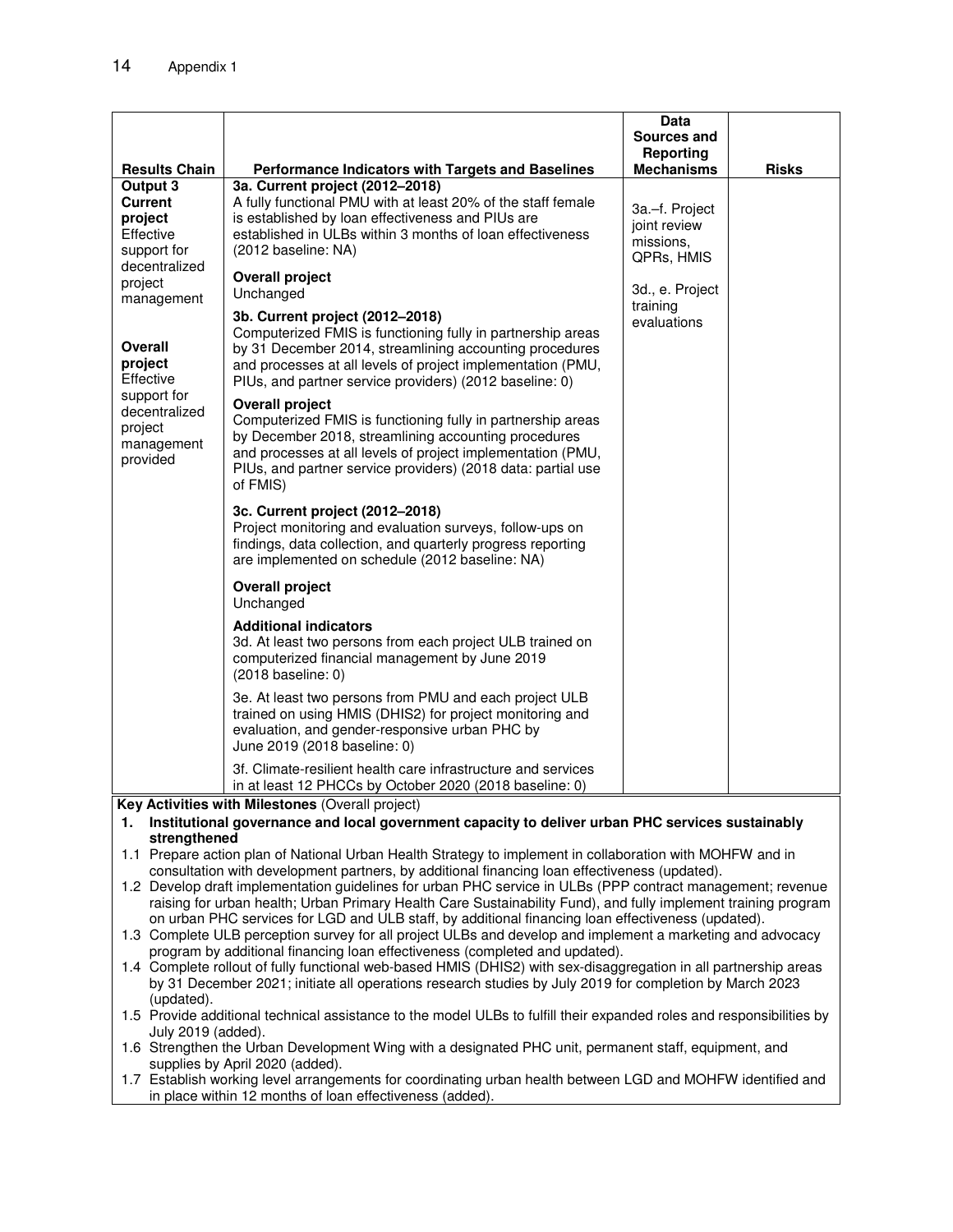| 2. Accessibility, quality, and utilization of urban PHC services improved, with a focus on the poor,           |
|----------------------------------------------------------------------------------------------------------------|
| women, and children, through PPP                                                                               |
| 0.1. Cian pertaerahin egreemente with een iee providere in pertaerahin erees - educase centrasting fer evistir |

- 2.1 Sign partnership agreements with service providers in partnership areas—advance contracting for existing partnership areas, and within 6 months of additional financing loan effectiveness for new partnership areas (completed and updated).
- 2.2 Establish a list of the poor in every partnership area, within 6 months of loan effectiveness, and distribute red cards to those identified as poor within 6 months of the signing of the partnership agreement, with proper annual updating (completed and updated).
- 2.3 Conduct ISI surveys every 6 months through project performance monitoring and evaluation firm and regular follow-up and feedback of ISI findings through PMU quality assurance team (completed and updated).
- 2.4 Provide and monitor regular ongoing training and retraining to health care service providers (added).
- **3. Effective support for decentralized project management provided**
- 3.1 Establish a fully functional PMU with at least 20% of the staff female and PIUs in ULBs within 3 months of loan effectiveness (completed and updated).
- 3.2 Recruit consultants to provide technical support to PMU within 3 months of loan effectiveness (completed and updated).
- 3.3 Complete rollout of fully functional web-based FMIS in place by January 2019 (updated).
- 3.4 Ensure that training activities are timely, gender representation is balanced, and at least 80% of scheduled participants attend the training sessions (updated).
- 3.5 Conduct regular training for health service providers on gender-sensitive and newborn and child-friendly health services (added).

| ×<br>I |
|--------|
|--------|

| <br><b>Asian Development Bank</b>        |                                   |                                                                       |
|------------------------------------------|-----------------------------------|-----------------------------------------------------------------------|
| Loan                                     | <b>Technical Assistance Grant</b> | Urban Climate Change Resilience Trust Fund<br><b>Investment Grant</b> |
| \$50 million (current)                   | \$0.4 million (current)           | \$0.0 million (current)                                               |
| \$110 million (additional)               | \$0.0 million (additional)        | \$2.0 million (additional)                                            |
| \$160 million (overall)                  | \$0.4 million (overall)           | \$2.0 million (overall)                                               |
| <b>Government of Sweden</b><br>Grant     |                                   |                                                                       |
| \$20 million (current)                   |                                   |                                                                       |
| \$0 million (additional)                 |                                   |                                                                       |
| \$20 million (overall)                   |                                   |                                                                       |
| Government of                            |                                   |                                                                       |
| <b>Bangladesh</b>                        |                                   |                                                                       |
| \$11 million (current)                   |                                   |                                                                       |
| \$30 million (additional)                |                                   |                                                                       |
| \$41 million (overall)                   |                                   |                                                                       |
| <b>Assumptions for Partner Financing</b> |                                   |                                                                       |
| <b>Current project</b>                   |                                   |                                                                       |
| Not applicable                           |                                   |                                                                       |
| <b>Overall project</b>                   |                                   |                                                                       |
| Unchanged                                |                                   |                                                                       |

BDHS = Bangladesh Demographic and Health Survey; BMMS = Bangladesh Maternal Mortality and Health Care Survey; CRHCC = comprehensive reproductive health care center; DHIS2 = District Health Information System Version 2; DHS = Demographic and Health Survey; FMIS = financial management information system; HMIS = health management information system; ISI = integrated supervisory instrument; LGD = Local Government Division; MOHFW = Ministry of Health and Family Welfare; MOLGRDC = Ministry of Local Government, Rural Development and Cooperatives; MUAC = mid-upper arm circumference; NA = not applicable; PHC = primary health care; PHCC = primary health care center; PIU = project implementation unit; PMU = project management unit; PPP = public–private partnership; Q = quarter; QPR = quarterly progress report; UESD = Utilization of Essential Service Delivery; UHS = Urban Health Survey; ULB = urban local body, UPHCP-II = Second Urban Primary Health Care Project.

a Baseline and targets at impact and outcome level will be updated following the availability of the BDHS, 2017; BMMS, 2016; and Urban Primary Health Care Services Delivery Project end line survey, 2017–2018.

<sup>b</sup> Government of Bangladesh, MOLGRDC, LGD. 2014. *National Urban Health Strategy*. Dhaka.

<sup>c</sup> Defined in the BDHS, 2014 as the percentage of sample clusters with a health facility within 1 kilometer. The percentage is almost the same in rural (87%) and urban areas (88%).

Source: Asian Development Bank.